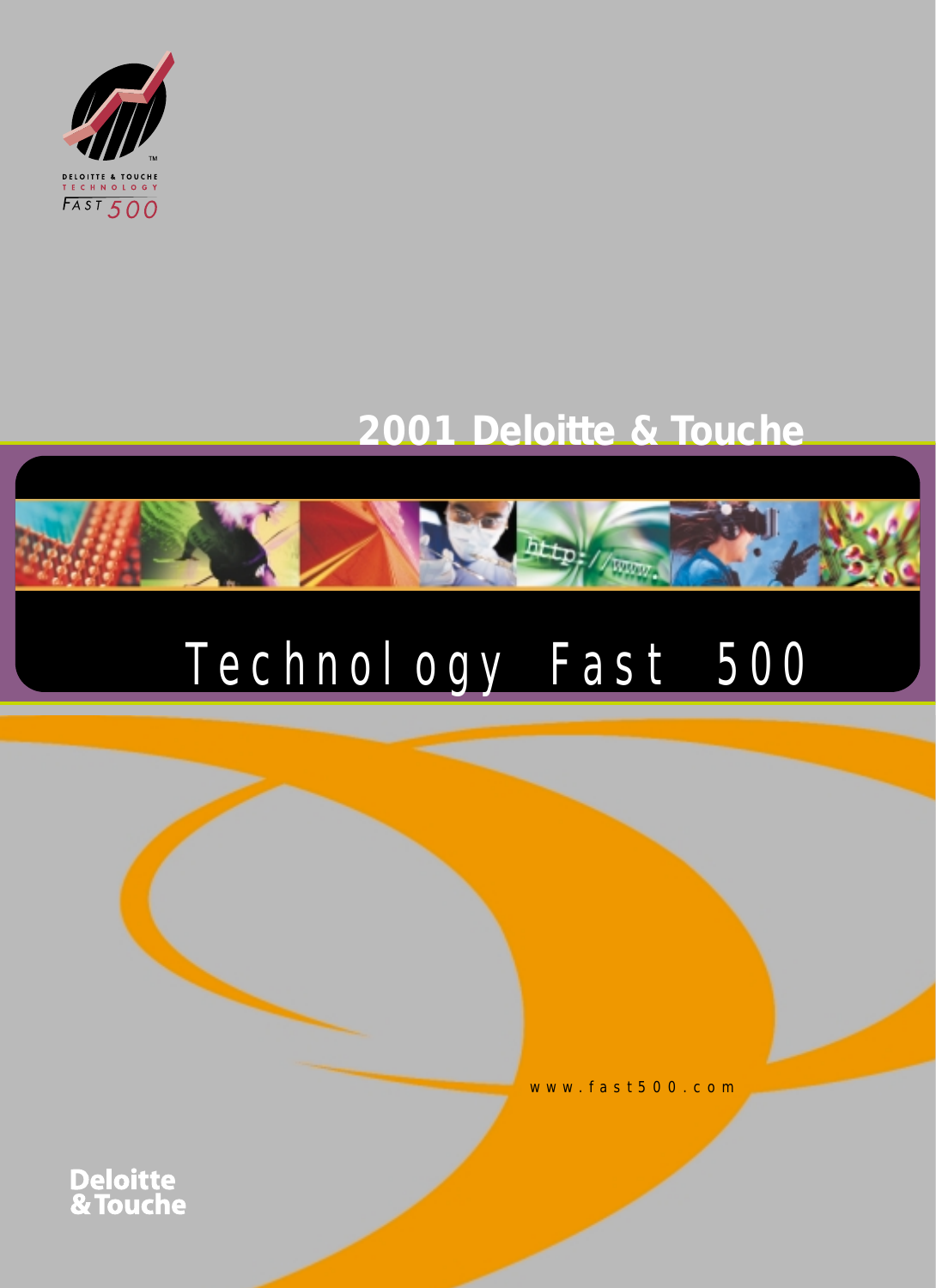#### **Leading the Way**

It's been a tough year for the technology sector, and the companies on this year's Deloitte & Touche Technology Fast 500 are not immune to the effects of the tech correction and the slowing of the U.S. economy. Indeed, some Fast 500 companies have seen their businesses slow significantly in 2001 and are struggling after five years of dramatic growth (the 2001 Fast 500 measures five-year growth through fiscal 2000).

With that said, this year's Technology Fast 500 companies, as a group, found a way to grow even faster than their predecessors.The 2001 Technology Fast 500 averaged a five-year percentage revenue growth rate of 6,184 percent, compared to 3,956 percent for last year's list.The top five companies grew an average of 93,496 percent, compared to 59,367 percent for last year's top five. Revenues for this year's leader of the pack, Internet auctioneer eBay Inc., grew a whopping 115,874 percent, from \$372,000 in 1996 to more than \$431 million in 2000. Last year's kingpin, Primus Communications, Inc., had five-year revenue growth of 71,257 percent, which would have placed it at number seven on this year's list. To make the list at number 500, a company's five-year revenue growth had to top 824 percent,good enough for number 404 last year.

#### **Milestones**

This is the seventh year the Technology Fast 500 list has been published. Only two companies have been on the list all seven years: Mountain View, CA-based VERITAS Software Corporation, a software and data management company, and Tampa, FL-based Intermedia Communications Inc., an integrated communications services provider. A spectacular achievement when you consider that each year of dramatic revenue growth serves to raise the bar exponentially for the following year's growth!

#### **List Composition**

Public companies make up 62 percent of this year's list, compared to 56 percent last year and an average of 52 percent since the list's inception in 1995.

Industry segments represented were relatively stable from last year, with software companies again leading the way with 221 companies or 44 percent of the list. Notably, given the malaise in the field, communications companies jumped from nine percent to 13 percent of the list.While Internet companies are prominent at the top of the list, as a group, they slid from 17 percent to 15 percent.

#### **Geographical Shifts**

After a one-year hiatus, the West resumed its position at the head of the technology class, accounting for 32 percent of the Fast 500, up from 27 percent. California was, by far, the biggest contributor to the list with 132 companies, including two of the top three companies, calling the Golden State home. Canada maintained the momentum from its debut last year with a nine percent showing.

#### **Adding Perspective to the Technology Downturn**

The Technology Fast 500 rankings are based on five-year revenue growth, which is not necessarily an indicator of a company's overall health. Many of the companies on the list have experienced rough stretches and many will continue to do so. Still, the companies on the Technology Fast 500 grew fast because the technology they produce make productivity-boosting, life-enhancing products and services, and history shows us that the fastest growing companies will lead the industry into prosperity. For example, this year's top company, eBay, which pioneered the business of online auctions, has revolutionized the world's concept of marketplace. eBay's mission is "to help practically anyone trade practically anything on earth." eBay lists millions of items across thousands of categories from rummage sale bric-a-brac to million-dollar art.Want to buy jewelry, musical instruments, cameras, computers, furniture, sporting goods or tickets? How about a car or boat? They're all available on eBay and the company's proprietary platform facilitates payments and deliveries. It's no wonder that eBay's site processed more than \$5 billion in transactions in 2000.

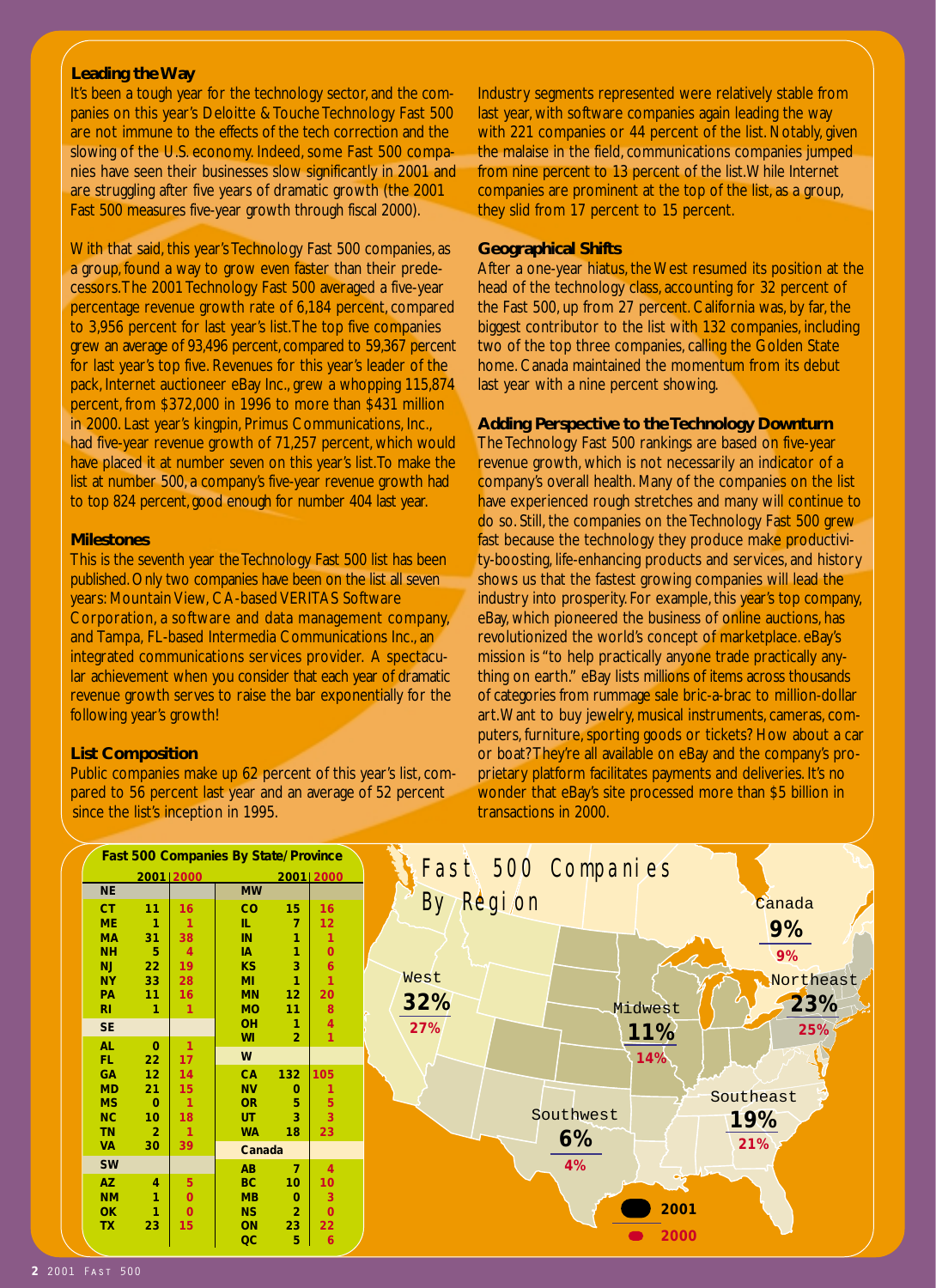

#### **Research and Eligibility**

The Deloitte & Touche Technology Fast 500 list is the result of research on technology companies. Sources for public and private companies that made the list include public company databases, Deloitte & Touche's 22 regional Technology Fast 50 programs in North America and direct nominations.

To be eligible for the Technology Fast 500, a company must meet the following criteria:

- 1.Be a technology company, defined as a company that develops proprietary technology that contributes to a significant portion of the company's operating revenues, manufactures a technologyrelated product or devotes a high percentage of effort to research and development of technology.
- 2. Meet minimum operating revenue requirements:
	- 1996 operating revenues must be at least \$50,000 USD or \$75,000 CD
	- 2000 operating revenues must be at least \$1 million USD and CD

3.Be in business a minimum of five years.

4.Be headquartered in the United States or Canada.

# **TOP 5** Touche a Touche and Top 3 *COLLANTAL CLUMAL COV* CAST EOO MILAINEDS TECHNOLOGY FAST 500 WINNERS



What started six years ago as a haven for collecta-<br>bles has blossomed into an Internet phenomenon.Today, eBay's 34 million subscribers can buy and sell everything from record albums to airplanes. (In August, a business jet sold for \$4.9 million, making it the highest known sales price for any single item on eBay.) The company expects nearly \$9 billion in goods to be sold via eBay this year. Its 115,874 percent fiveyear revenue growth rate has placed eBay at the top of the Technology Fast 500 list.

eBay grows by continually evolving. In the last year, it added big-ticket auction categories such as real estate and automobiles. In fact, eBay considers itself the largest Internet auto site. CEO Margaret (Meg) C. Whitman told *Industry Standard*in August,"I think that was pretty surprising to us.This was a Web site based on small shippable items. Cars are hardly small and hardly shippable."

eBay has branched out into non-auction sales as well. A fixed-price sales option is available for nearly 35 percent of auction items. And, a new area called eBay Stores allows merchants to sell their products to eBay users. Steady revenue streams from sources like the Billpoint payment system also bolster the company's shipping services and advertising sales.

Earlier this year,Whitman announced that eBay is aiming for \$3 billion in revenues by 2005. If the company's savvy growth strategies over the last six years are any indication,Whitman may well reach her goal.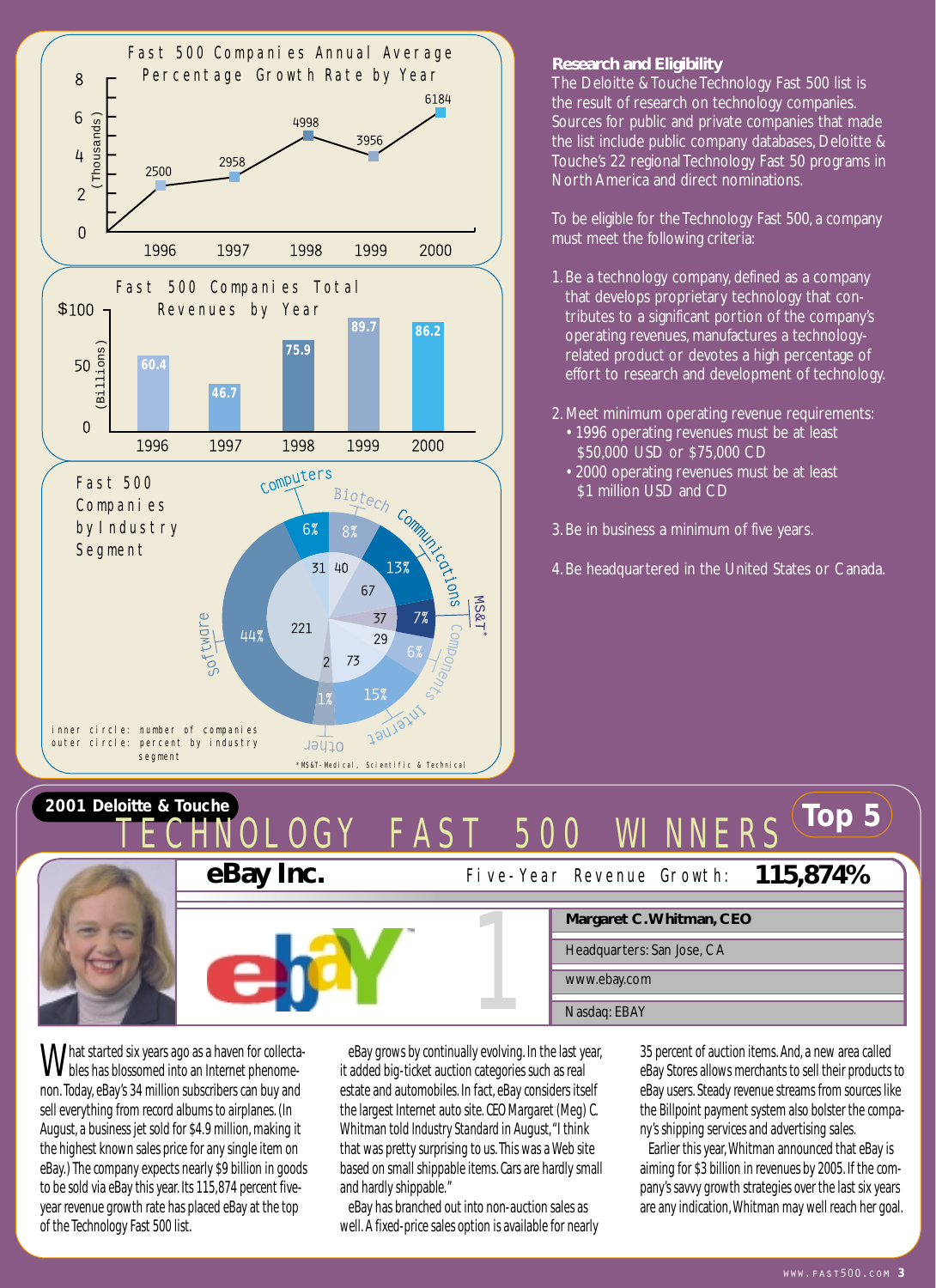# **TOP 5** Touche<br> **TECHNOLOCY EAST EOO MINNEDS** TECHNOLOGY FAST 500 WINNERS

# **InfoSpace, Inc.**

**107,704%** Five-Year Revenue Growth:



When Naveen Jain founded InfoSpace in 1996, the **V** idea of conducting business from a cell phone bordered on science fiction. But that didn't stop Jain from targeting the mobile computing industry for InfoSpace's Internet infrastructure services.

Today, leading domestic and international wireless carriers including Verizon, AT&T, Cingular and more than 3,200 Web sites, rely on InfoSpace's platform and applications for consumer services ranging from communication and personal information management products to speech applications.

**Naveen Jain, CEO** Headquarters: Bellevue,WA www.infospace.com Naveen Jain<br>
Headquarters<br>
WWW.infospac<br>
Nasdaq: INSP

Meanwhile, InfoSpace's Merchant Services product suite helps millions of traditional and online merchants provide new means of payment processing, promotions, shopping and fraud detection, among other services.

InfoSpace's early penetration into the wireless and commercial Web markets laid the groundwork for the company's impressive revenue growth,which soared from \$199,000 in 1996 to more than \$214 million in 2000.

According to Jain, the company escaped the recent dot-com slump by focusing on the basics that have always been its foundation."We were one of the first to point out that the companies that would be successful in this new economy would be the bricks-andmortar companies that use the Internet as a channel rather than as a replacement for their bricks-and-mortar operation," he says.

InfoSpace expects its customer base to swell once advanced broadband networks emerge."With enough bandwidth, you won't even need to own a PC," Jain says."Your cell phone will become a network device that downloads information that is then displayed on the nearest Internet-enabled device."



During the Internet boom's early days—when<br>throngs of consumers were frustrated by unstable Internet connections through dial-up modems—the founders of @Home saw an opportunity.They reasoned that the fiber optic cable already going into homes for cable TV could be tapped for faster,"always-on" Internet access. In 1995, @Home partnered with a handful of cable operators and became the first provider to make broadband affordable for consumers.Today, with 3.7 million subscribers, Excite@Home is the world's largest broadband provider.

"We didn't invent the technology pieces, but we were the first to integrate them in such a way that it provided a high-performance service designed especially for mass market deployment," says Milo Medin, an Excite@Home co-founder and its chief technical officer.

In 1998, @Home merged with Excite, an Internet portal and online media business. Although the company has struggled to integrate the two businesses, the steady gains on the broadband side of the business gave Excite@Home a 91,080 percent revenue growth rate from 1996 to 2000.

According to Medin, broadband will continue to penetrate the consumer market thanks to two trends: the growing popularity of home computer networks and the increase in music and video content being delivered via the Internet.

Technology entrepreneurs can take a cue from Excite@Home by maintaining "a laser-like focus on what you do best rather than trying to be a company that does it all," says Medin. But first, he adds,"Build something you have a passion for. Ask yourself,'Will it change the way people live?'"

# **On the Horizon: Rising Stars In technology**, the pace of change gets faster every year. That's why we criteria as the Fast 500, except they have been in business less than

- **1. Z-Tel Technologies, Inc. Hillsborough, FL D. Gregory Smith 3-yr Growth: 126,806%**
- **2. Scient Corporation New York, NY Robert M. Howe 3-yr Growth: 86,899%**
- **3. PaeTec Corp. Fairport, NY Arunas Chesonis 3-yr Growth: 82,372%**
- **4. Advertising.com Baltimore, MD Scott Ferber 3-yr Growth: 74,054%**
- **5. Alorica Inc. Chino, CA Andy Lee 3-yr Growth: 42,700%**
- **6. Avenue A, Inc. Seattle,WA Brian McAndrews 3-yr Growth: 32,376%**
- **7. Continuous Computing Corporation San Diego, CA Kenneth J. Kalb 3-yr Growth: 28,070%**
- **8. Netvoice Dallas,TX Jeff Rothell 3-yr Growth: 27,907%**
- **9. Sage Dallas,TX Dennis M. Houlihan 3-yr Growth: 19,802%**

**criteria as the Fast 500, except they have been in business less than** 

- **10. @Road Fremont, CA Krish Panu 3-yr Growth: 15,522%**
- **11. Critical Path Inc. San Francisco, CA David Hayden 3-yr Growth: 15,023%**
- **12. GoTo.com Pasadena, CA Ted Meisel 3-yr Growth: 12,437%**
- **13. SELECTICA, Inc. San Jose, CA Rajan Jaswa 3-yr Growth: 9,364%**
- **14. NetRatings Milpitas, CA David J.Toth 3-yr Growth: 8,512%**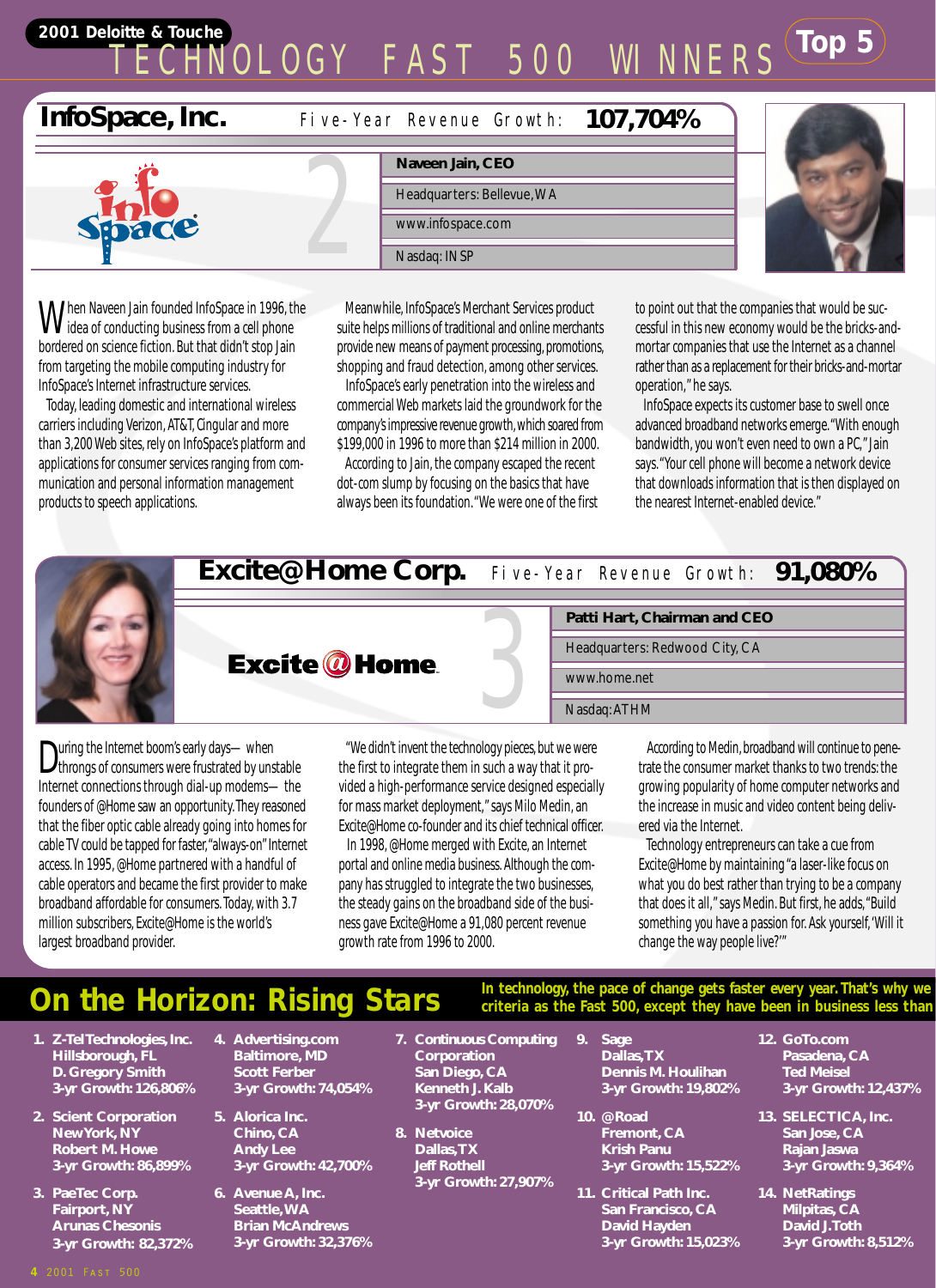# **PFSweb, Inc.**

#### **77,924%** Five-Year Revenue Growth:



I n the late 90s, companies that would accept nothing less than a sophisticated, well-oiled Web presence turned to PFSweb to outsource everything from call center operations to product shipping.

And the subsequent dot-com slowdown? It hardly slowed PFSweb.The company managed to wrap up 2000 with more than \$86 million in revenues and a 77,924 percent five-year revenue growth rate.

"We went from a new business pipeline abundantly full of new business opportunities to one that was much smaller by the time we got to the end of 2000. It was a hard jab in the face," recalls CEO Mark Layton.

|  | Mark C. Layton, Chairman and CEO               |                            |  |  |  |  |  |  |
|--|------------------------------------------------|----------------------------|--|--|--|--|--|--|
|  | Headquarters: Plano, TX                        |                            |  |  |  |  |  |  |
|  | www.pfsweb.com                                 |                            |  |  |  |  |  |  |
|  | Nasdag: PFSW                                   |                            |  |  |  |  |  |  |
|  | "We had to completely change our marketing and | <b>DEC</b> <sub>1816</sub> |  |  |  |  |  |  |

"We had to completely change our marketing and sales focus back to our roots: selling to Fortune 500 companies and to vertical industries such as technology manufacturing, pharmaceuticals, consumer goods and government."

The global trend toward outsourcing as a cost-effective alternative to building and maintaining e-business capabilities in-house is expected to aid PFSweb's continued growth. According to Layton, his company will continue to have an edge over other outsourcers because PFSweb offers a single source for e-business services."We do it all at a world-class level," he says.



PFSweb is the creator of Entente Suite<sup>SM</sup>, which enables companies with little e-commerce infrastructure to speed their time to market and minimize resource investment and risk.

Layton urges aspiring e-business entrepreneurs to not be deterred by naysayers."There is a lot of negative sentiment about the world of Internet businesses today because of the tremendous rise and fall during the last part of the 90s," says Layton."Yet the capabilities with this technology are phenomenal, and there are great advantages for our society to be derived from it."

**74,900%**



**Nandu Thondavadi, Managing Partner and CEO** 5

Five-Year Revenue Growth:

Headquarters: Schaumburg, IL

www.masconit.com

**Mascon Global knows how to fill a void. Once its**<br>clients make the decision to downsize their information technology (IT) departments, the first call they make is often to Mascon.

Mascon is a developer of manufacturing software including material requirements planning, inventory management, production planning, process control, and sales and financial management software.

"It's one thing to lay off thousands of people, but what happens to the work they're doing? The company needs to provide continuing core support for existing products. We help them take significant costs out of the system

by moving most of the production, maintenance and system operations and enhancements to Mascon," says CEO Nandu Thondavadi.

In addition to stepping in after layoffs, Mascon also serves as a software development arm for Fortune 500 companies.Under a joint venture with MasterCard, for example,Mascon develops and maintains clearing software that is offered to MasterCard's 23,000-member banks.

Much of the work is done at a development center in Chennai, India, that Mascon established exclusively for the MasterCard program.That international link is a key strategic advantage for Mascon,which has other software

development centers in India."Our clients get an extended IT group.With the 12-hour time difference in India, we can provide 24/7 support," says Thondavadi. The company also has facilities in Mexico and throughout the United States.

Mascon, whose client list includes Citibank, General Electric, Merck and Wal-Mart, had a five-year revenue spurt of nearly 75,000 percent. According to Thondavadi,"It took some time to experiment and do some course correction, but we've succeeded by understanding the pain of the customer and turning that into a solution strategy."

**have added a category to recognize technology companies that are quickly making a name for themselves. They have met the same five years, but at least three years. The Rising Star list is based on three-year growth from 1998–2000.**

- **15. Centillium Communications, Inc. Fremont, CA Faraj Aalaei 3-yr Growth: 7,410%**
- **16. MP3.Com Inc. San Diego, CA Michael Robertson 3-yr Growth: 6,796%**
- **17. Allied Riser Communications Dallas,TX Gerald Dinsmore 3-yr Growth: 6,660%**
- **18. Clear Logic, Inc. San Jose, CA Len Perham 3-yr Growth: 6,162%**
- **19. Kana Communications, Inc. Redwood City, CA James C.Wood 3-yr Growth: 5,720%**
- **20. Pixelworks, Inc. Tualatin, OR Allen Alley 3-yr Growth: 5,278%**
- **21. Webridge Beaverton, OR David Brinker 3-yr Growth: 4,810%**
- **22. ITXC Princeton, NJ Tom Evslin 3-yr Growth: 4,384%**
- **23. Javelin Technologies New York, NY George N. Kledaras 3-yr Growth: 4,289%**
- **24. 724 Solutions Inc. Toronto, ON John Sims 3-yr Growth: 4,227%**
- **25. NetScreen Technologies, Inc. Sunnyvale, CA Robert Thomas 3-yr Growth: 4,153%**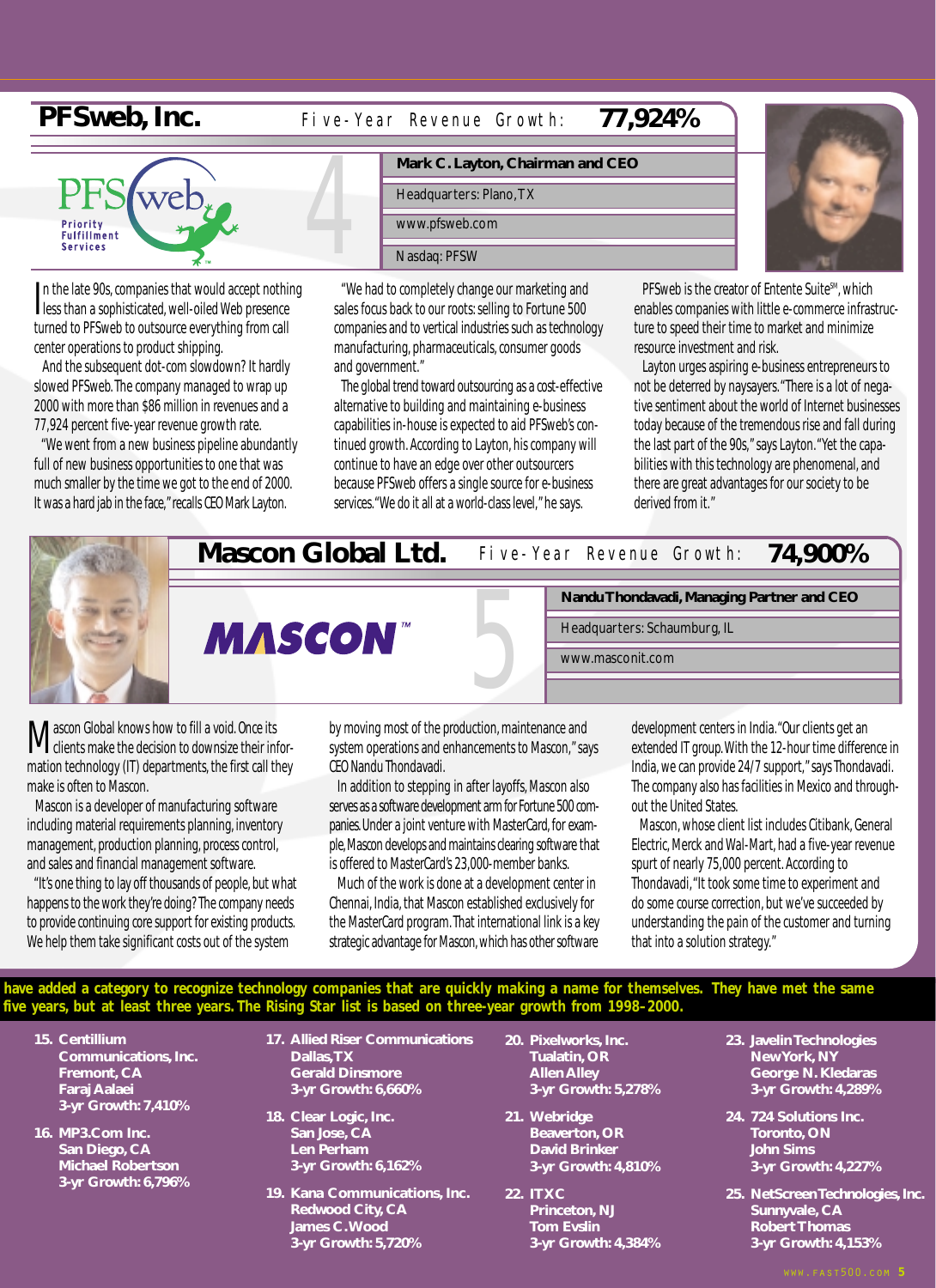

# TECHNOLOGY FAST 500 WINNERS

### **2001 Deloitte & Touche**

|                |                                        |                                                        |             | 96 Revenues 00 Revenues | 5-year   |                      | State/         |                                                                             |
|----------------|----------------------------------------|--------------------------------------------------------|-------------|-------------------------|----------|----------------------|----------------|-----------------------------------------------------------------------------|
|                | <b>Company Name</b>                    | Description                                            | (thousands) | (thousands)             | % Growth | City                 | Province       | <b>CEO</b>                                                                  |
| $\mathbf{1}$   | eBay Inc.                              | internet                                               | \$372       | \$431,424               | 115,874  | San Jose             | CA             | Margaret C. Whitman                                                         |
| $\mathbf{2}$   | InfoSpace, Inc.                        | internet                                               | 199         | 214,530                 | 107,704  | Bellevue             | WA             | Naveen Jain                                                                 |
| 3              | Excite@Home Corporation                | internet                                               | 676         | 616,375                 | 91,080   | Redwood City         | CA             | Patti Hart                                                                  |
| 4              | PFSweb, Inc.                           | internet                                               | 111         | 86,607                  | 77,924   | Plano                | TX             | Mark C. Layton                                                              |
| 5              | Mascon Global Limited                  | software                                               | 100         | 75,000                  | 74,900   | Schaumburg           | IL             | Nandu Thondavadi                                                            |
| 6              | Stratos Global Corporation             | communications                                         | 241         | 176,335                 | 73,068   | West Bethesda        | MD             | Carmen L. Lloyd                                                             |
| $\overline{7}$ | International Computer Solutions (ICS) | software                                               | 61          | 41,500                  | 67,933   | Germantown           | <b>MD</b>      | Sanjay Govil                                                                |
| 8              | SAWIS Communications Corporation       | computers                                              | 290         | 186,324                 | 64,150   | Herndon              | VA             | Robert A. McCormick                                                         |
| 9              | ImageX.com, Inc.                       | internet                                               | 79          | 50,731                  | 64,116   | Kirkland             | WA             | Richard P. Begert                                                           |
| 10             | BackWeb Technologies, Inc.             | communications                                         | 71          | 38,346                  | 53,908   | San Jose             | СA             | Eli Barkat                                                                  |
| 11             | Commerce One, Inc.                     | internet                                               | 812         | 401,796                 | 49,382   | Pleasanton           | CA             | Mark B. Hoffman                                                             |
| 12             | Gadzoox Networks, Inc.                 | communications                                         | 104         | 47,931                  | 45,988   | San Jose             | СA             | Michael Parides                                                             |
| 13             | Numerical Technologies, Inc.           | components                                             | 51          | 23,340                  | 45,665   | San Jose             | CA             | Y.C. (Bruno) Pati, Ph.D.                                                    |
| 14             | Dynex Power Inc.                       | components                                             | 117         | 53,529                  | 45,651   | Ottawa               | <b>ON</b>      | Michael LeGoff                                                              |
| 15             | Inktomi Corporation                    | software                                               | 530         | 223,484                 | 42,067   | Foster City          | CA             | David C. Peterschmidt                                                       |
| 16             | iManage, Inc.                          | software                                               | 74          | 30,008                  | 40,451   | San Mateo            | СA             | Max Panjwani                                                                |
| 17             | VeriSign, Inc.                         | software                                               | 1,356       | 474,766                 | 34,912   | <b>Mountain View</b> | CA             | Stratton Sclavos                                                            |
| 18             | JNI Corporation                        | computers                                              | 374         | 103,181                 | 27,489   | San Diego            | СA             | Neal Waddington                                                             |
| 19             | Apar Infotech Corporation              | computers                                              | 161         | 44,300                  | 27,416   | Canonsburg           | PA             | Rajeev Srivastava                                                           |
| 20             | Celera Genomics                        | biotechnology                                          | 159         | 42,747                  | 26,785   | Rockville            | MD             | J. Craig Venter                                                             |
| 21             | Exodus Communications, Inc.            | internet                                               | 3,130       | 818,446                 | 26,048   | Santa Clara          | CA             | William Krause                                                              |
| 22             | TriPath Imaging, Inc.                  | biotechnology                                          | 129         | 32,652                  | 25,212   | Burlington           | NC             | Paul R. Sohmer, M.D.                                                        |
| 23             | Medsite, Inc.                          | internet                                               | 137         | 34,196                  | 24,861   | New York             | <b>NY</b>      | Sundeep Bhan                                                                |
| 24             | OmniVision Technologies, Inc.          | components                                             | 166         | 40,253                  | 24,149   | Sunnyvale            | СA             | Shaw Hong                                                                   |
| 25             | Bid.Com International                  | software                                               | 51          | 12,340                  | 24,096   | Mississauga          | <b>ON</b>      | Jeff Lymburner                                                              |
| 26             | Towne Services                         | software                                               | 105         | 25,276                  | 23,972   | Suwanee              | GA             | G. Boggs                                                                    |
| 27             | CryptoLogic Inc.                       | software                                               | 214         | 51,076                  | 23,767   | Toronto              | <b>ON</b>      | Jean Noelting                                                               |
| 28             | Advanced Internet Technologies, Inc.   | internet                                               | 59          | 13,181                  | 22,241   | Fayetteville         | NC             | Clarence Briggs                                                             |
| 29             | FreeMarkets, Inc.                      | internet                                               | 409         | 91,276                  | 22,217   | Pittsburgh           | PA             | Glen Meakem                                                                 |
| 30             | Novatel Wireless, Inc.                 | computers                                              | 277         | 61,154                  | 21,977   | San Diego            | CA             | John Major                                                                  |
| 31             | Click Commerce, Inc.                   | software                                               | 166         | 36,372                  | 21,811   | Chicago              | IL             | Michael W. Ferro, Jr.                                                       |
| 32             | Charter Communications, Inc.           | communications                                         | 14,900      | 3,249,200               | 21,707   | St. Louis            | M <sub>0</sub> | Jerry Kent                                                                  |
| 33             | Synhrgy HR Technologies, Inc.          | software                                               | 80          | 16,827                  | 20,934   | Houston              | TX             | Dave Carlson                                                                |
| 34             | Sagent Technology, Inc.                | software                                               | 279         | 58,188                  | 20,756   | <b>Mountain View</b> | СA             | Ben C. Barnes                                                               |
|                | 35 Z Corporation                       | computers                                              | $52\,$      | 10,475                  | 20,044   | Burlington           | MA             | Marina I. Hatsopoulos                                                       |
| 36             | Lexar Media, Inc.                      | components                                             | 452         | 87,977                  | 19,364   | Fremont              | СA             | Eric Stang                                                                  |
| 37             | Com21, Inc.                            | communications                                         | 1,000       | 193,983                 | 19,298   | Milpitas             | CA             | Craig Soderquist                                                            |
| 38             | SmartDisk Corporation                  | software                                               | 500         | 96,722                  | 19,244   | <b>Naples</b>        | FL.            | Michael S. Battaglia                                                        |
| 39             | \$1 Corporation                        | software                                               | 1,267       | 233,888                 | 18,360   | Atlanta              | GA             | Jaime W. Ellertson                                                          |
| 40             | Watchguard Technologies, Inc.          | internet                                               | 331         | 60,703                  | 18,239   | Seattle              | WA             | Christopher Slatt                                                           |
| 41             | Actuate Corporation                    | software                                               | 651         | 107,264                 | 16,377   | South San Francisco  | CA             | Peter I. Cittadini                                                          |
| 42             | Cypress Communications, Inc.           | communications                                         | 84          | 13,724                  | 16,238   | Atlanta              | GA             | Frank Blount                                                                |
| 43             | MQSoftware, Inc.                       | software                                               | 66          | 9,838                   | 14,806   | Minneapolis          | <b>MN</b>      | <b>Bill Cecchi</b>                                                          |
| 44             | GlobeSpan, Inc.                        | components                                             | 2,360       | 348,098                 | 14,650   | Red Bank             | NJ             | Armando Geday                                                               |
| 45             | <b>Pivotal Corporation</b>             | software                                               | 544         | 78,625                  | 14,353   | North Vancouver      | BC             | Bo Manning                                                                  |
| 46             | Knowledge House Inc.                   | software                                               | 311         | 44,651                  | 14,257   | Halifax              | NS             | Dan Potter                                                                  |
| 47             | Caliper Technologies Corporation       | MS&T                                                   | 132         | 18,564                  | 13,964   | <b>Mountain View</b> | CA             | Daniel L. Kisner, M.D.                                                      |
| 48             | <b>Tigris Consulting</b>               | internet                                               | 59          | 7,933                   | 13,346   | New York             | <b>NY</b>      | Brent Habig                                                                 |
| 49             | The Cobalt Group, Inc.                 | internet                                               | 312         | 41,481                  | 13,195   | Seattle              | WA             | John W.P. Holt                                                              |
| 50             | j2 Global Communications               | communications<br>MS&T-Medical, Scientific & Technical | 105         | 13,933                  | 13,170   | Hollywood            | СA             | Scott M. Jarus<br>Canadian company revenues are stated in Canadian dollars. |

1-50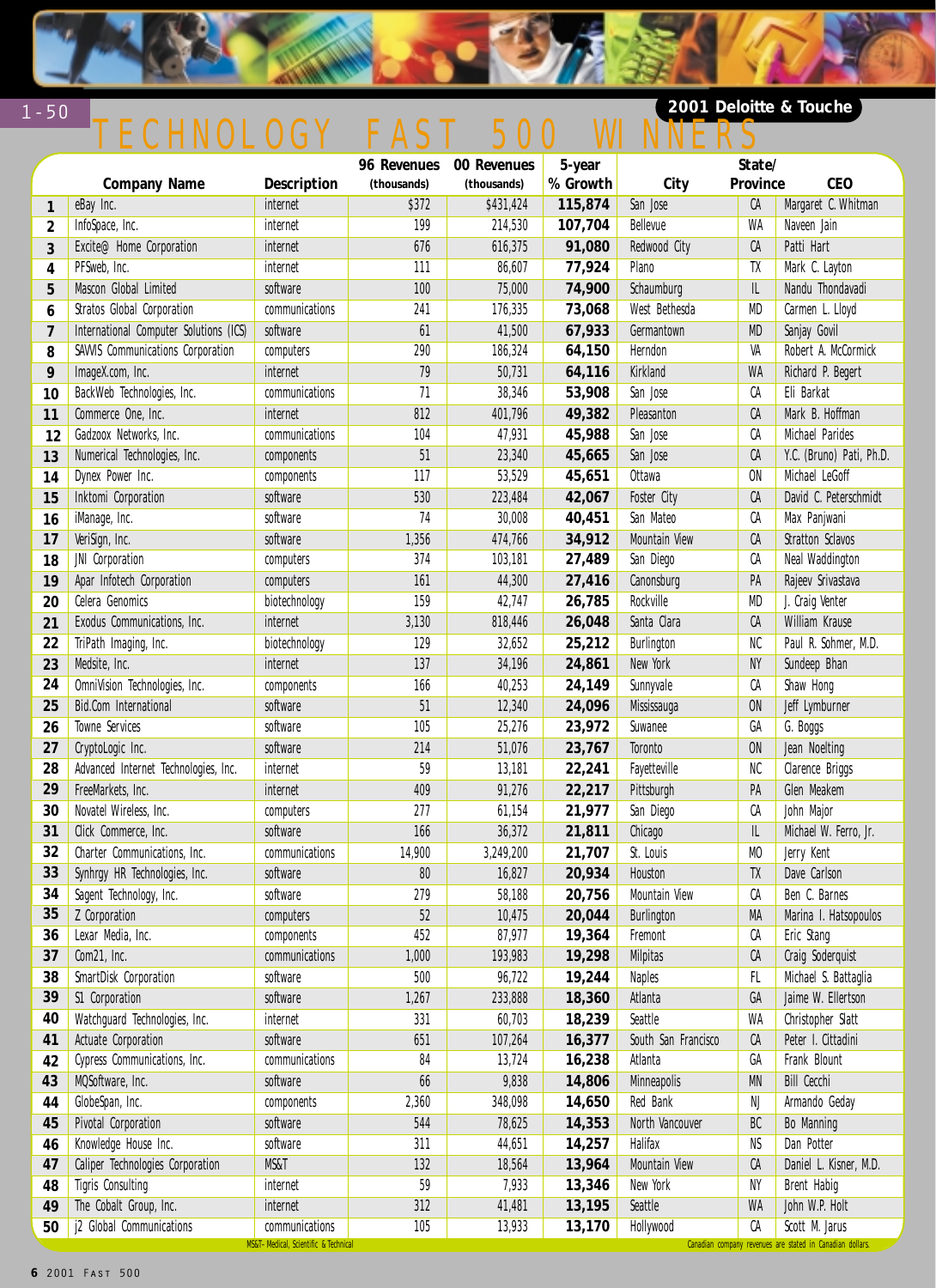#### **2001 Deloitte & Touche 51-100**  $51 - 100$ <u>TECHNOLOGY FAST 500 WINNERS</u>

**Detp** 

|     |                                    |                                                  | 96 Revenues | 00 Revenues | 5-year   |                | State/         |                                                                           |
|-----|------------------------------------|--------------------------------------------------|-------------|-------------|----------|----------------|----------------|---------------------------------------------------------------------------|
|     | <b>Company Name</b>                | Description                                      | (thousands) | (thousands) | % Growth | City           | Province       | <b>CEO</b>                                                                |
| 51  | 24/7 Media, Inc.                   | internet                                         | \$1,547     | \$185,155   | 11,869   | New York       | <b>NY</b>      | David J. Moore                                                            |
| 52  | EarthWalk Communications, Inc.     | computers                                        | 126         | 14,605      | 11,491   | Manassas       | VA             | Evan McConnell                                                            |
| 53  | <b>NIC</b>                         | internet                                         | 236         | 26,971      | 11,328   | Overland Park  | KS             | James B. Dodd                                                             |
| 54  | eCollege                           | internet                                         | 113         | 12,539      | 10,996   | Denver         | C <sub>0</sub> | Oakleigh Thorne                                                           |
| 55  | u1.net                             | software                                         | 75          | 8,300       | 10,967   | Marlton        | $\mathsf{NJ}$  | Ron Guida                                                                 |
| 56  | VoiceStream Wireless Corporation   | communications                                   | 17,500      | 1,922,700   | 10,887   | Bellevue       | WA             | John W. Stanton                                                           |
| 57  | Video Network Communications       | communications                                   | 81          | 8,769       | 10,726   | Portsmouth     | <b>NH</b>      | Carl Muscari                                                              |
| 58  | Adelphia Business Solutions        | communications                                   | 3,322       | 351,974     | 10,495   | Coudersport    | PA             | James Rigas                                                               |
| 59  | INT Media Group, Inc.              | internet                                         | 498         | 52,083      | 10,358   | Darien         | C1             | Alan M. Meckler                                                           |
| 60  | Sybari Software Inc.               | software                                         | 81          | 8,346       | 10,204   | East Northport | NY             | Robert Wallace                                                            |
| 61  | Simplex Solutions, Inc.            | software                                         | 224         | 22,817      | 10,086   | Sunnyvale      | CA             | Penny Herscher                                                            |
| 62  | Outpost.com                        | internet                                         | 1,852       | 188,605     | 10,084   | Kent           | CT             | Darryl Peck                                                               |
| 63  | N2H2, Inc.                         | software                                         | 108         | 10,973      | 10,060   | Seattle        | <b>WA</b>      | Howard Philip Welt                                                        |
| 64  | Be Free! Inc.                      | internet                                         | 196         | 19,685      | 9,943    | Marlborough    | MA             | Gordon B. Hoffstein                                                       |
| 65  | Register.com, Inc.                 | internet                                         | 868         | 86,110      | 9,821    | New York       | <b>NY</b>      | Richard D. Forman                                                         |
| 66  | <b>NVIDIA Corporation</b>          | components                                       | 3,912       | 374,505     | 9,473    | Santa Clara    | СA             | Jen-Hsun Huang                                                            |
| 67  | InfoInterActive Corp.              | communications                                   | 110         | 10,512      | 9,456    | Bedford        | <b>NS</b>      | <b>Bill McMullin</b>                                                      |
| 68  | <b>Connetics Corporation</b>       | MS&T                                             | 428         | 40,774      | 9,427    | Palo Alto      | СA             | Thomas G. Wiggans                                                         |
| 69  | Data Critical Corporation          | communications                                   | 190         | 17,834      | 9,286    | <b>Bothell</b> | <b>WA</b>      | Richard Earnest                                                           |
| 70  | Netro Corporation                  | communications                                   | 731         | 68,527      | 9,274    | San Jose       | СA             | Gideon Ben-Efraim                                                         |
| 71  | InsWeb Corporation                 | internet                                         | 248         | 23,210      | 9,259    | Gold River     | CA             | Hussein A. Enan                                                           |
| 72  | BEA Systems, Inc.                  | software                                         | 5,133       | 464,410     | 8,948    | San Jose       | СA             | Alfred S. Chuang                                                          |
| 73  | CardioDynamics International Corp. | MS&T                                             | 147         | 13,102      | 8,813    | San Diego      | CA             | Michael K. Perry                                                          |
| 74  | Discovery Partners International   | biotechnology                                    | 413         | 36,264      | 8,681    | San Diego      | СA             | Riccardo Pigliucci                                                        |
| 75  | McAfee.com Corporation             | software                                         | 539         | 46,866      | 8,595    | Sunnyvale      | CA             | Srivats Sampath                                                           |
| 76  | Landec Corporation                 | MS&T                                             | 2,451       | 209,550     | 8,450    | Menlo Park     | СA             | Gary T. Steele                                                            |
| 77  | Clarity Visual Systems, Inc.       | software                                         | 280         | 22,341      | 7,879    | Wilsonville    | <b>OR</b>      | Paul E. Gulick                                                            |
| 78  | Microvision, Inc.                  | MS&T                                             | 102         | 8,121       | 7,862    | <b>Bothell</b> | WA             | Richard F. Rutkowski                                                      |
| 79  | DoubleClick Inc.                   | internet                                         | 6,514       | 505,611     | 7,662    | New York       | <b>NY</b>      | Kevin Ryan                                                                |
| 80  | Informatica Corporation            | software                                         | 2,060       | 154,058     | 7,379    | Redwood City   | СA             | Gaurav Dhillon                                                            |
| 81  | Lighthouse Computer Services, Inc. | software                                         | 582         | 42,965      | 7,282    | Lincoln        | RI             | Thomas C. Mrva                                                            |
| 82  | MultiLink Technology Corp.         | components                                       | 1,010       | 72,721      | 7,100    | Somerset       | NJ             | Richard N. Nottenburg, Ph.D.                                              |
| 83  | <b>Qwest Communications</b>        | communications                                   | 230,996     | 16,610,000  | 7,091    | Denver         | C <sub>0</sub> | Joseph P. Nacchio                                                         |
| 84  | Sage Inc.                          | components                                       | 251         | 17,881      | 7,024    | Milpitas       | СA             | Chandrashekar M. Reddy                                                    |
| 85  | Praecis Pharmaceuticals, Inc.      | MS&T                                             | 876         | 61,189      | 6,885    | Waltham        | MA             | Malcolm L. Gefter                                                         |
| 86  | BURST! Media, LLC                  | software                                         | 225         | 15,282      | 6,692    | Burlington     | МA             | G. Jarvis Coffin III                                                      |
| 87  | Crossroads Systems, Inc.           | computers                                        | 492         | 33,048      | 6,617    | Austin         | TX             | Brian R. Smith                                                            |
| 88  | Vesta Corp.                        | internet                                         | 1,094       | 73,083      | 6,580    | Portland       | 0R             | Douglas M. Fieldhouse                                                     |
| 89  | Vitria Technology, Inc.            | software                                         | 2,026       | 134,729     | 6,550    | Sunnyvale      | CA             | JoMei Chang, Ph.D.                                                        |
| 90  | Modem Media, Inc.                  | internet                                         | 2,093       | 134,344     | 6,319    | Norwalk        | CT             | Marc Particelli                                                           |
| 91  | SigmaTel, Inc.                     | components                                       | 739         | 47,430      | 6,318    | Austin         | TX             | Ron Edgerton                                                              |
| 92  | Intermedia Group, Inc.             | software                                         | 314         | 19,901      | 6,238    | New York       | NY             | Jason Denmark                                                             |
| 93  | Tumbleweed Communications Corp.    | software                                         | 597         | 37,338      | 6,154    | Redwood City   | CA             | Jeffrey Smith                                                             |
| 94  | OpenTV Corporation                 | software                                         | 1,018       | 63,147      | 6,103    | Mountain View  | СA             | James Ackerman                                                            |
| 95  | MedcomSoft Inc.                    | software                                         | 94          | 5,741       | 6,007    | Toronto        | <b>ON</b>      | Sami Aita                                                                 |
| 96  | Virage Logic Corporation           | components                                       | 324         | 19,666      | 5,970    | Fremont        | СA             | Adam A. Kablanian                                                         |
| 97  | CollaGenex Pharmaceuticals, Inc.   | biotechnology                                    | 400         | 24,271      | 5,968    | Newtown        | PA             | Brian M. Gallagher, Ph.D.                                                 |
| 98  | MGI Software                       | software                                         | 521         | 30,840      | 5,819    | Richmond Hill  | 0N             | Anthony DeCristofaro                                                      |
| 99  | Yahoo! Inc.                        | internet                                         | 19,073      | 1,110,178   | 5,721    | Sunnyvale      | CA             | Terry Semel                                                               |
| 100 | VERTEX Solutions, Inc.             | software<br>MS&T-Medical, Scientific & Technical | 69          | 4,007       | 5,707    | Falls Church   | VA             | Edward Kovac<br>Canadian company revenues are stated in Canadian dollars. |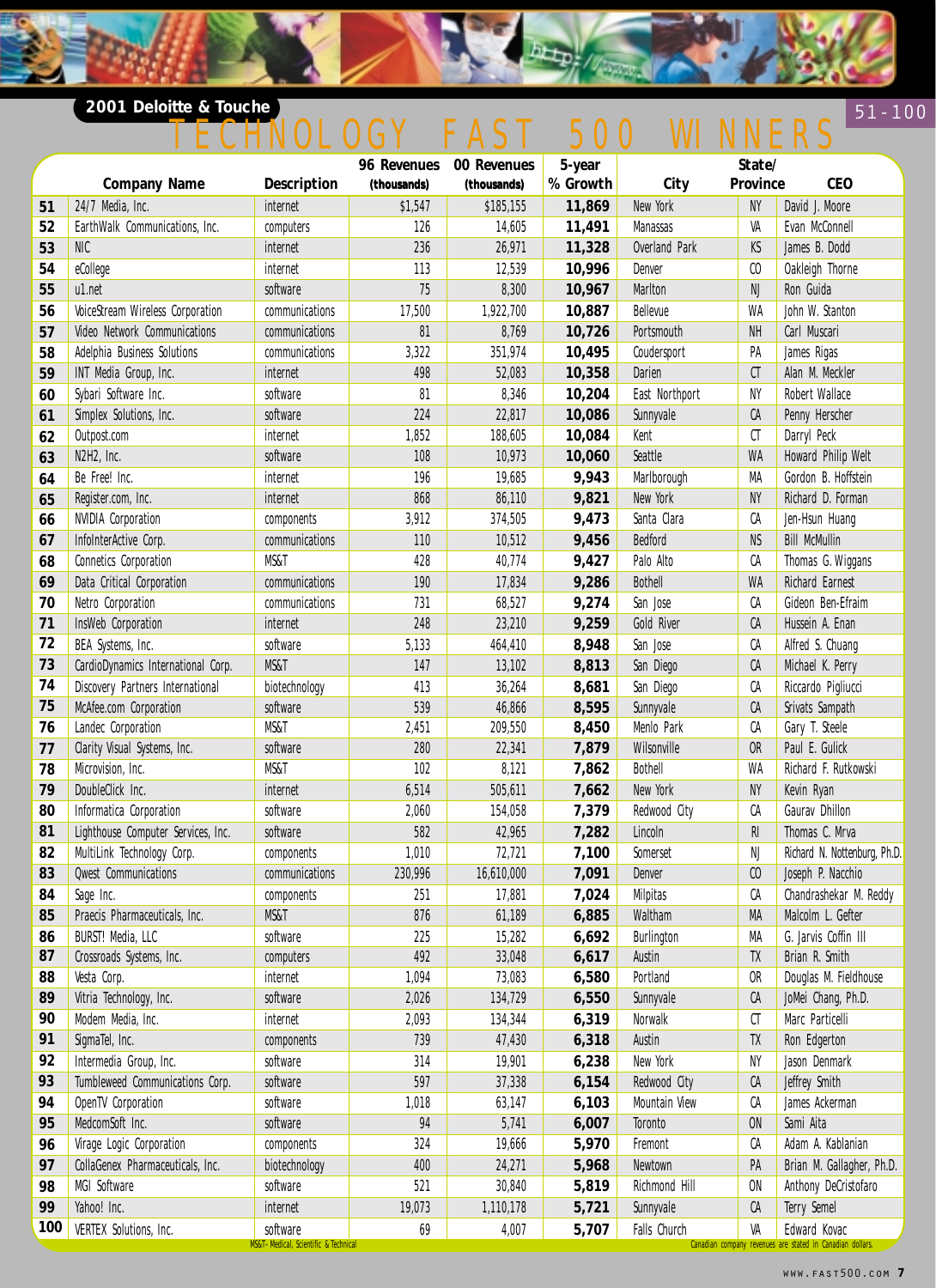

# 101-150 TECHNOLOGY FAST 500 WINNERS

### **2001 Deloitte & Touche**

|     |                                    |                                                                  | 96 Revenues | 00 Revenues | 5-year   |                     | State/           |                                                                         |
|-----|------------------------------------|------------------------------------------------------------------|-------------|-------------|----------|---------------------|------------------|-------------------------------------------------------------------------|
|     | <b>Company Name</b>                | Description                                                      | (thousands) | (thousands) | % Growth | City                | Province         | <b>CEO</b>                                                              |
| 101 | Shop 9000 Sales Inc.               | software                                                         | \$111       | \$6,413     | 5,677    | Toronto             | <b>ON</b>        | Jim Heaton                                                              |
| 102 | EDGAR Online, Inc.                 | internet                                                         | 170         | 9,742       | 5,631    | Norwalk             | CT               | Susan Strausberg                                                        |
| 103 | Metastorm, Inc.                    | software                                                         | 188         | 10,690      | 5,586    | Severna             | <b>MD</b>        | Avi Hoffer                                                              |
| 104 | SVT Inc.                           | internet                                                         | 457         | 25,917      | 5,571    | New York            | NY               | Sanjay Sethi                                                            |
| 105 | Virage, Inc.                       | software                                                         | 99          | 5,561       | 5,517    | San Mateo           | CA               | Paul G. Lego, Jr.                                                       |
| 106 | Aspeon, Inc.                       | computers                                                        | 1,464       | 81,045      | 5,436    | Irvine              | СA               | Richard P. Stack                                                        |
| 107 | TerraLycos, Inc.                   | internet                                                         | 5,257       | 290,950     | 5,435    | Waltham             | <b>MA</b>        | Stephen J. Killeen                                                      |
| 108 | Portal Software, Inc.              | software                                                         | 1,862       | 103,049     | 5,434    | Cupertino           | СA               | John E. Little                                                          |
| 109 | Efficient Networks, Inc.           | communications                                                   | 3,687       | 202,203     | 5,384    | <b>Dallas</b>       | TX               | Mark Floyd                                                              |
| 110 | Atlantic Technology Ventures, Inc. | <b>MS&amp;T</b>                                                  | 98          | 5,359       | 5,368    | New York            | NY               | Frederic P. Zotos                                                       |
| 111 | AltiGen Communications, Inc.       | communications                                                   | 229         | 12,410      | 5,319    | Fremont             | CA               | Gilbert Hu                                                              |
| 112 | Welocalize.com                     | internet                                                         | 67          | 3,601       | 5,275    | Frederick           | MD               | E. Smith Yewell                                                         |
| 113 | Harmonics Limited, LLC             | MS&T                                                             | 134         | 7,181       | 5,259    | <b>Brookfield</b>   | CT               | Mark L. Schneider                                                       |
| 114 | Regeneration Technologies          | biotechnology                                                    | 2,291       | 122,503     | 5,247    | Alachua             | <b>FL</b>        | James Grooms                                                            |
| 115 | VA Linux Systems, Inc.             | computers                                                        | 2,257       | 120,296     | 5,230    | Fremont             | CA               | Larry M. Augustin                                                       |
| 116 | Chorum Technologies Inc.           | communications                                                   | 81          | 4,299       | 5,207    | Richardson          | TX               | Scott Grout                                                             |
| 117 | WebEx Communications, Inc.         | computers                                                        | 481         | 25,389      | 5,178    | San Jose            | CA               | Subrah S. Iyar                                                          |
| 118 | Visual Data Corporation            | computers                                                        | 112         | 5,868       | 5,139    | Pompano Beach       | FL               | Randy S. Selman                                                         |
| 119 | Destiny WebSolutions, Inc.         | software                                                         | 333         | 17,115      | 5,040    | Conshohocken        | PA               | Lucinda Duncalfe Holt                                                   |
| 120 | Broadcom Corporation               | components                                                       | 21,370      | 1,096,160   | 5,029    | Irvine              | СA               | Henry T. Nicholas III, Ph.D.                                            |
| 121 | Bridges.com Inc.                   | software                                                         | 286         | 14,626      | 5,014    | Kelowna             | BC               | Douglas J. Manning                                                      |
| 122 | FinTech Solutions Ltd.             | software                                                         | 216         | 10,950      | 4,969    | Calgary             | AB               | Kalvin MacDonald                                                        |
| 123 | Allaire Corporation                | software                                                         | 2,358       | 119,295     | 4,959    | Cambridge           | MA               | Rob Burgess                                                             |
| 124 | Versata, Inc.                      | software                                                         | 1,124       | 56,608      | 4,936    | <b>Oakland</b>      | СA               | Douglas L. Roberts                                                      |
| 125 | Digimarc Corporation               | software                                                         | 236         | 11,850      | 4,921    | Tualatin            | <b>OR</b>        | <b>Bruce Davis</b>                                                      |
| 126 | ComGlobal Systems, Inc.            | software                                                         | 416         | 20,288      | 4,777    | San Diego           | СA               | James Dean                                                              |
| 127 | American Bio Medica Corp.          | biotechnology                                                    | 158         | 7,653       | 4,744    | Kinderhook          | NY               | Robert L. Aromando, Jr.                                                 |
| 128 | SVI Solutions, Inc.                | software                                                         | 746         | 36,114      | 4,741    | Carlsbad            | СA               | Tom Dorosewicz                                                          |
| 129 | MessageMedia, Inc.                 | internet                                                         | 697         | 33,648      | 4,728    | Louisville          | C <sub>0</sub>   | A. Laurence Jones                                                       |
| 130 | <b>AMI Visions</b>                 | software                                                         | 69          | 3,321       | 4,713    | Lakewood            | $\mathfrak{c}_0$ | Jerald Golley                                                           |
| 131 | Advanced Magnetics, Inc.           | MS&T                                                             | 70          | 3,309       | 4,627    | Cambridge           | <b>MA</b>        | Jerome Goldstein                                                        |
| 132 | Lexicon Genetics, Inc.             | biotechnology                                                    | 306         | 14,459      | 4,625    | The Woodlands       | TX               | Arthur T. Sands, M.D., Ph.D.                                            |
| 133 | Tickets.com, Inc.                  | internet                                                         | 1,242       | 58,670      | 4,624    | Costa Mesa          | CA               | W. Thomas Gimple                                                        |
| 134 | WebMD Corporation                  | computers                                                        | 11,013      | 517,153     | 4,596    | Elmwood Park        | NJ               | Martin J. Wygod                                                         |
|     | 135 Digital Focus, Inc.            | communications                                                   | 223         | 10,348      | 4,540    | Herndon             | VA               | Steve Alexander                                                         |
| 136 | Wi-LAN Inc.                        | communications                                                   | 1,367       | 63,391      | 4,537    | Calgary             | AB               | Hatim Zaghoul                                                           |
| 137 | NETGEAR, Inc.                      | communications                                                   | 4,036       | 186,755     | 4,527    | Santa Clara         | CA               | Patrick C.S. Lo                                                         |
| 138 | Siebel Systems, Inc.               | software                                                         | 39,152      | 1,795,384   | 4,486    | San Mateo           | CA               | Thomas M. Siebel                                                        |
| 139 | PPi Technologies                   | MS&T                                                             | 211         | 9,657       | 4,477    | Sarasota            | FL               | R. Charles Murray                                                       |
| 140 | Red Hat, Inc.                      | software                                                         | 930         | 42,428      | 4,462    | Durham              | NC               | Matthew J. Szulik                                                       |
| 141 | <b>ICOS Corporation</b>            | biotechnology                                                    | 2,000       | 90,733      | 4,437    | <b>Bothell</b>      | <b>WA</b>        | Paul N. Clark                                                           |
| 142 | Novavax, Inc.                      | biotechnology                                                    | 56          | 2,475       | 4,320    | Columbia            | MD               | John A. Spears                                                          |
| 143 | Internet Security Systems          | internet                                                         | 4,462       | 194,975     | 4,270    | Atlanta             | GA               | Thomas E. Noonan                                                        |
| 144 | SupplyCore.com                     | software                                                         | 1,015       | 44,252      | 4,260    | Rockford            | IL               | Peter Provenzano                                                        |
| 145 | INVISION.COM, Inc.                 | internet                                                         | 167         | 7,268       | 4,252    | Commack             | <b>NY</b>        | Tyler Roye                                                              |
| 146 | Silicon Image, Inc.                | components                                                       | 1,151       | 50,035      | 4,247    | Sunnyvale           | CA               | David D. Lee                                                            |
| 147 | Digital Video Systems, Inc.        | communications                                                   | 1,387       | 60,292      | 4,247    | San Jose            | CA               | Mali Kuo                                                                |
| 148 | T3 Software Builders Inc.          | software                                                         | 146         | 6,312       | 4,223    | Rockville           | MD               | <b>Rick Bentley</b>                                                     |
| 149 | <b>Biopure Corporation</b>         | MS&T                                                             | 71          | 3,063       | 4,214    | Cambridge           | MA               | Carl W. Rausch                                                          |
| 150 | Aether Systems, Inc.               | computers<br><b>MS&amp;T-Medical, Scientific &amp; Technical</b> | 1,355       | 58,154      | 4,192    | <b>Owings Mills</b> | MD               | David Oros<br>Canadian company revenues are stated in Canadian dollars. |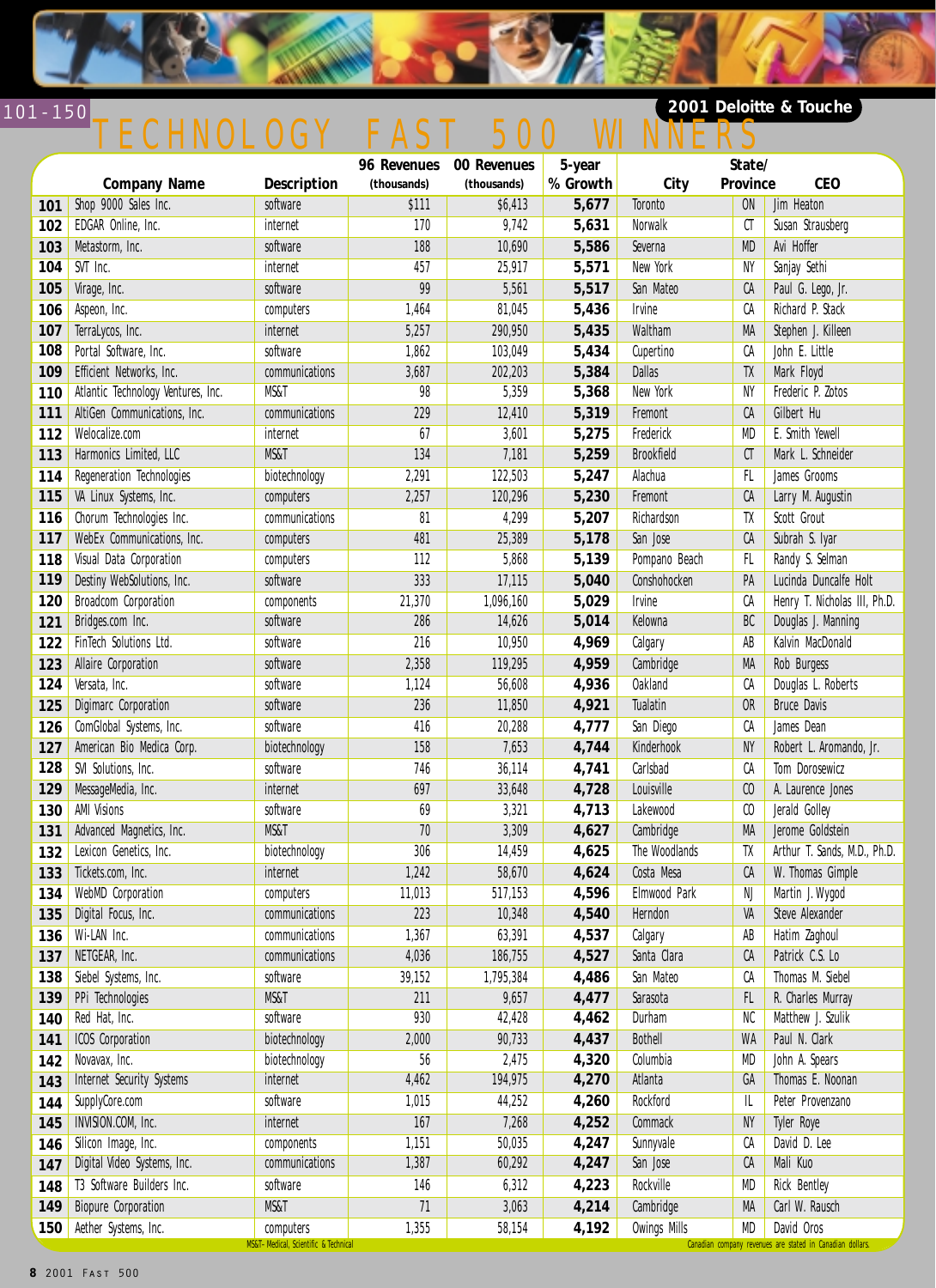### **2001 Deloitte & Touche**

# 151-200 NOLOGY FAST 500 WINNERS

 $D_{\overline{A}}\overline{A_{\overline{B}}},$ 

|     |                                     |                                                                       |             | 96 Revenues 00 Revenues | 5-year   | State/               |                |                                                                              |
|-----|-------------------------------------|-----------------------------------------------------------------------|-------------|-------------------------|----------|----------------------|----------------|------------------------------------------------------------------------------|
|     | <b>Company Name</b>                 | Description                                                           | (thousands) | (thousands)             | % Growth | City                 | Province       | <b>CEO</b>                                                                   |
| 151 | Evercom, Inc.                       | software                                                              | \$5,506     | \$234,510               | 4,159    | <b>Irving</b>        | TX             | Dick Falcone                                                                 |
| 152 | NetGenesis Corp.                    | software                                                              | 583         | 24,803                  | 4,154    | Cambridge            | MA             | Larry Bohn                                                                   |
| 153 | <b>BCE</b> Emergis                  | internet                                                              | 11,025      | 467,972                 | 4,145    | <b>Montreal</b>      | OC             | W. Brian Edwards                                                             |
| 154 | American Biogenetic Sciences, Inc.  | biotechnology                                                         | 54          | 2,288                   | 4,137    | Copiague             | NY             | Alfred J. Roach                                                              |
| 155 | Global Consultants Inc.             | software                                                              | 1,953       | 82,472                  | 4,123    | Parsippany           | NJ             | Hiten Patel                                                                  |
| 156 | Art Technology Group (ATG)          | internet                                                              | 3,902       | 163,342                 | 4,086    | Cambridge            | MA             | Jeet Singh                                                                   |
| 157 | Euronet Worldwide                   | software                                                              | 1,261       | 52,740                  | 4,082    | Leawood              | KS             | Michael J. Brown                                                             |
| 158 | BoldTech Systems, Inc.              | software                                                              | 406         | 16,950                  | 4,075    | Denver               | C <sub>0</sub> | Don Kasica                                                                   |
| 159 | LexJet Corporation                  | other                                                                 | 280         | 11,616                  | 4,049    | Sarasota             | FL.            | Ronald Simkins                                                               |
| 160 | Cyberplex, Inc.                     | internet                                                              | 1,137       | 46,668                  | 4,004    | Toronto              | <b>ON</b>      | Dean Hopkins                                                                 |
| 161 | Cotelligent Inc.                    | software                                                              | 8,265       | 338,842                 | 4,000    | San Francisco        | CA             | James R. Lavelle                                                             |
| 162 | Metawave Communications Corporation | communications                                                        | 1,291       | 52,777                  | 3,988    | Redmond              | WA             | Bob Hunsberger                                                               |
| 163 | Salon.com                           | computers                                                             | 196         | 8,002                   | 3,983    | San Francisco        | CA             | Michael O'Donnell                                                            |
| 164 | Jagged Peak, Inc.                   | internet                                                              | 74          | 3,019                   | 3,980    | Tampa                | FL.            | Paul Demirdjian                                                              |
| 165 | Ultimus Inc.                        | software                                                              | 110         | 4,473                   | 3,966    | Cary                 | NC             | Rashid Khan                                                                  |
| 166 | E-LOAN, Inc.                        | software                                                              | 893         | 35,879                  | 3,918    | Dublin               | СA             | Chris Larsen                                                                 |
| 167 | <b>PMG</b>                          | communications                                                        | 124         | 4,970                   | 3,908    | Alexandria           | VA             | Dennis J. Garcia                                                             |
| 168 | UnitedGlobalCom, Inc.               | communications                                                        | 31,555      | 1,251,034               | 3,865    | Denver               | C <sub>0</sub> | Gene W. Schneider                                                            |
| 169 | Foreshock Inc.                      | software                                                              | 254         | 10,034                  | 3,850    | Aliso Viejo          | CA             | <b>Bob Cottrill</b>                                                          |
| 170 | AeroGen, Inc.                       | MS&T                                                                  | 149         | 5,832                   | 3,814    | Sunnyvale            | СA             | Jane Shaw, Ph.D.                                                             |
| 171 | Lentek International, Inc.          | components                                                            | 384         | 14,958                  | 3,795    | Orlando              | FL.            | Joseph Durek                                                                 |
| 172 | USA Technologies, Inc.              | software                                                              | 53          | 2,054                   | 3,775    | Wayne                | PA             | George Jensen, Jr.                                                           |
| 173 | Nextron, Inc.                       | software                                                              | 115         | 4,414                   | 3,738    | San Jose             | CA             | Leon Maynard                                                                 |
| 174 | BroadVision, Inc.                   | software                                                              | 10,882      | 413,916                 | 3,704    | Redwood City         | CA             | Pehong Chen                                                                  |
| 175 | The Newberry Group, Inc.            | communications                                                        | 56          | 2,114                   | 3,675    | St. Charles          | M <sub>0</sub> | Brenda D. Newberry                                                           |
| 176 | Refinery                            | internet                                                              | 135         | 5,077                   | 3,661    | Huntingdon Valley    | PA             | Andrew Sullivan                                                              |
| 177 | <b>Quadrix Solutions</b>            | software                                                              | 119         | 4,437                   | 3,629    | Piscataway           | NJ             | Ben Reytblat                                                                 |
| 178 | Zaiq Technologies, Inc.             | components                                                            | 900         | 33,489                  | 3,621    | Woburn               | MA             | Ray Carlin                                                                   |
| 179 | Hyseq, Inc.                         | biotechnology                                                         | 426         | 15,604                  | 3,563    | Sunnyvale            | CA             | Ted W. Love, M.D.                                                            |
| 180 | Blue Ocean Software, Inc.           | software                                                              | 557         | 20,377                  | 3,558    | Tampa                | FL             | Russell D. Hobbs III                                                         |
| 181 | Intrinsyc Software Inc.             | software                                                              | 82          | 2,974                   | 3,527    | Vancouver            | BC             | Neil McDonnell                                                               |
| 182 | SpeechWorks International, Inc.     | software                                                              | 851         | 30,024                  | 3,428    | <b>Boston</b>        | MA             | Stuart Patterson                                                             |
| 183 | Random Walk Computing, Inc.         | software                                                              | 419         | 14,719                  | 3,413    | New York             | NY             | Joel Scotkin                                                                 |
| 184 | Digital Insight Corporation         | computers                                                             | 1,561       | 54,428                  | 3,387    | Calabasas            | СA             | John C. Dorman                                                               |
| 185 | Nuance Communications               | software                                                              | 1,498       | 51,818                  | 3,359    | Menlo Park           | CA             | Ronald Croen                                                                 |
| 186 | MetaSolv Software, Inc.             | software                                                              | 3,822       | 131,877                 | 3,350    | Plano                | TX             | James P. Janicki                                                             |
| 187 | Diversa Corporation                 | biotechnology                                                         | 706         | 24,301                  | 3,342    | San Diego            | CA             | Jay M. Short, Ph.D.                                                          |
| 188 | Cyberonics, Inc.                    | MS&T                                                                  | 1,417       | 47,889                  | 3,280    | Houston              | TX             | Robert P. Cummins                                                            |
| 189 | Celgene Corporation                 | biotechnology                                                         | 2,502       | 84,250                  | 3,267    | Warren               | NJ             | John W. Jackson                                                              |
| 190 | Burntsand Inc.                      | internet                                                              | 2,098       | 70,548                  | 3,263    | Toronto              | 0N             | Paul Bertin                                                                  |
| 191 | SangStat, Inc.                      | biotechnology                                                         | 2,399       | 80,647                  | 3,262    | Fremont              | CA             | Jean-Jacques Bienaime                                                        |
| 192 | <b>VERITAS Software Corporation</b> | software                                                              | 36,090      | 1,207,328               | 3,245    | <b>Mountain View</b> | СA             | Gary Bloom                                                                   |
| 193 | WebTrends Corporation               | internet                                                              | 1,865       | 61,271                  | 3,185    | San Jose             | CA             | Ching-Fa Whang                                                               |
| 194 | Ivory Systems                       | internet                                                              | 90          | 2,944                   | 3,171    | Parsippany           | NJ             | Michael Elfenbein                                                            |
| 195 | 01 Communique                       | software                                                              | 371         | 12,055                  | 3,149    | Mississauga          | ON             | Andrew Cheung                                                                |
| 196 | Multex.com, Inc.                    | internet                                                              | 2,647       | 85,942                  | 3,147    | New York             | NY             | Isaak Karaev                                                                 |
| 197 | Magnet Communications, Inc.         | software                                                              | 218         | 7,015                   | 3,118    | Atlanta              | GA             | Steve Gordon                                                                 |
| 198 | Vyyo Inc.                           | communications                                                        | 478         | 15,378                  | 3,117    | Cupertino            | СA             | John O'Connell                                                               |
| 199 | Appiant Technologies Inc.           | software                                                              | 796         | 25,529                  | 3,107    | Pleasanton           | CA             | Douglas Zorn                                                                 |
| 200 | Visual Circuits Corp.               | communications<br><b>MS&amp;T-Medical, Scientific &amp; Technical</b> | 343         | 10,989                  | 3,104    | Minneapolis          | MN             | David H. Parish<br>Canadian company revenues are stated in Canadian dollars. |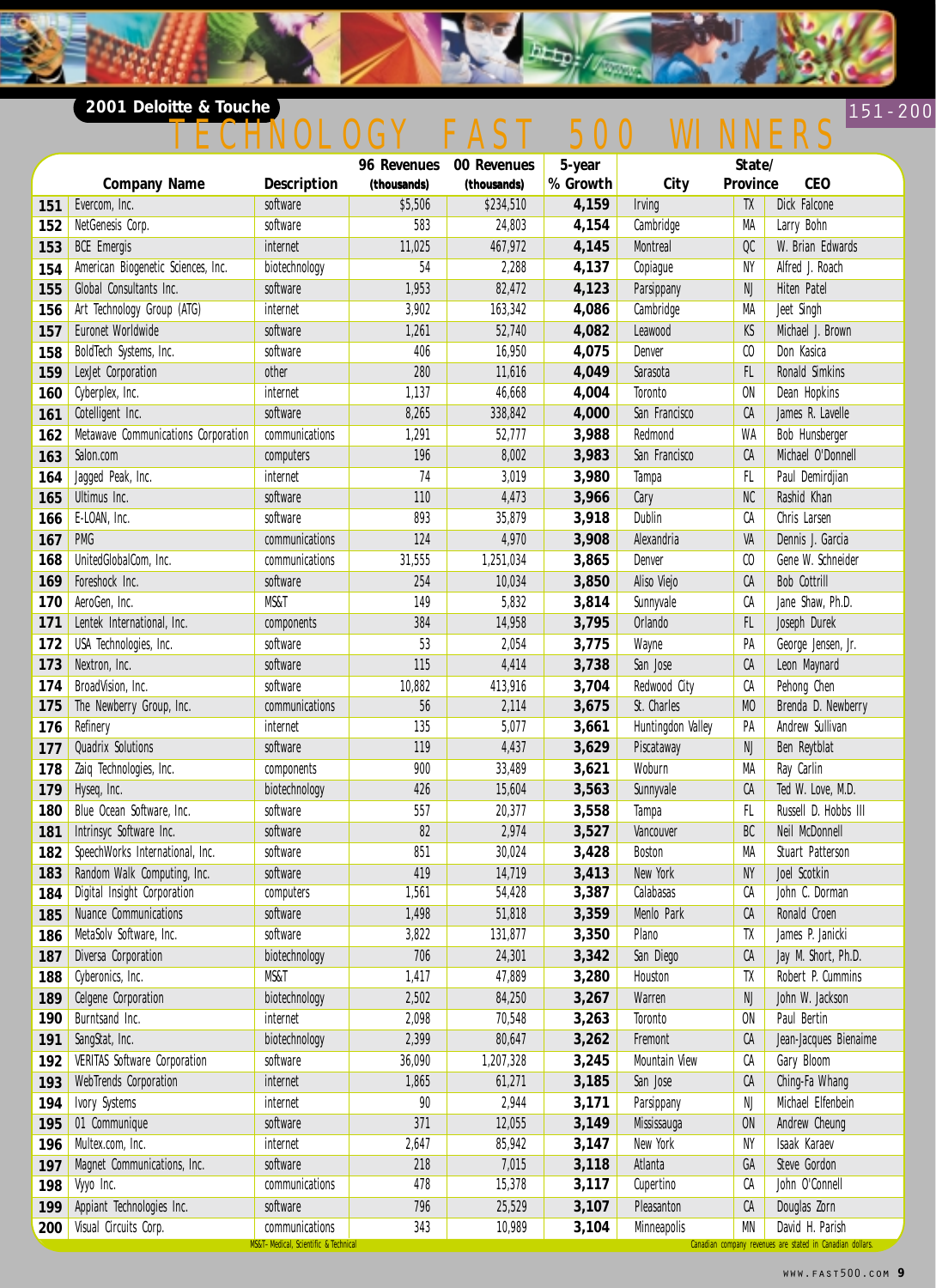

# 201-250 TECHNOLOGY FAST 500 WINNERS

### **2001 Deloitte & Touche**

|     |                                      |                                                  |             | 96 Revenues 00 Revenues | 5-year   |                 | State/         |                                                                              |
|-----|--------------------------------------|--------------------------------------------------|-------------|-------------------------|----------|-----------------|----------------|------------------------------------------------------------------------------|
|     | <b>Company Name</b>                  | Description                                      | (thousands) | (thousands)             | % Growth | City            | Province       | <b>CEO</b>                                                                   |
| 201 | AirNet Communications Corporation    | communications                                   | \$1,077     | \$34,332                | 3,088    | Melbourne       | FL             | <b>Glenn Ehley</b>                                                           |
| 202 | Net2000 Communications, Inc.         | communications                                   | 1,939       | 61,774                  | 3,086    | Herndon         | VA             | Charlie Thomas                                                               |
| 203 | VIASYSTEMS Group Inc.                | components                                       | 50,400      | 1,604,985               | 3,084    | St. Louis       | M <sub>0</sub> | David M. Sindelar                                                            |
| 204 | Paradigm Medical Industries, Inc.    | MS&T                                             | 252         | 7,989                   | 3,070    | Salt Lake City  | UT             | Thomas F. Motter                                                             |
| 205 | Guidance                             | internet                                         | 671         | 21,253                  | 3,067    | Marina del Rey  | CA             | Joseph Tang                                                                  |
| 206 | Democracy Data & Communications, LLC | software                                         | 136         | 4,304                   | 3,065    | Alexandria      | VA             | Tom Herrity                                                                  |
| 207 | DataMirror Corporation               | software                                         | 1,334       | 42,174                  | 3,061    | Markham         | <b>ON</b>      | <b>Nigel Stokes</b>                                                          |
| 208 | Ventera Corporation                  | internet                                         | 290         | 9,001                   | 3,004    | McLean          | VA             | Robert M. Acosta                                                             |
| 209 | Take-Two Interactive Software, Inc.  | software                                         | 12,529      | 387,006                 | 2,989    | New York        | NY             | Kelly Sumner                                                                 |
| 210 | Aivia, Inc.                          | software                                         | 87          | 2,650                   | 2,946    | <b>Dallas</b>   | TX             | Randy Marvel                                                                 |
| 211 | RF Micro Devices, Inc.               | components                                       | 9,515       | 288,960                 | 2,937    | Greensboro      | NC             | David A. Norbury                                                             |
| 212 | EarthLink, Inc.                      | internet                                         | 32,503      | 986,630                 | 2,936    | Atlanta         | GA             | Charles (Garry) Betty                                                        |
| 213 | King Pharmaceuticals                 | biotechnology                                    | 20,457      | 620,243                 | 2,932    | <b>Bristol</b>  | TN             | John M. Gregory                                                              |
| 214 | Liquent                              | software                                         | 753         | 22,826                  | 2,931    | Fort Washington | PA             | R. Richard Dool                                                              |
| 215 | FieldCentrix Inc.                    | software                                         | 94          | 2,847                   | 2,929    | <b>Irvine</b>   | CA             | Tracy K. Price                                                               |
| 216 | FormScape, Inc.                      | software                                         | 189         | 5,709                   | 2,921    | Morrisville     | NC             | Joseph Torano                                                                |
| 217 | Synapse Technology, Inc.             | software                                         | 369         | 11,002                  | 2,882    | Charlotte       | NC             | James A. Moncure                                                             |
| 218 | Thixotech, Inc.                      | MS&T                                             | 442         | 13,013                  | 2,844    | Calgary         | AB             | Neil Bowker                                                                  |
| 219 | gnubi communications, Inc.           | communications                                   | 1,070       | 31,485                  | 2,843    | Addison         | TX             | James R. Stevens                                                             |
| 220 | Large Scale Biology Corporation      | biotechnology                                    | 797         | 23,291                  | 2,822    | Vacaville       | СA             | Robert L. Erwin                                                              |
| 221 | Brio Technology, Inc.                | software                                         | 4,527       | 132,036                 | 2,817    | Santa Clara     | CA             | Craig D. Brennan                                                             |
| 222 | Aurora Biosciences Corp.             | biotechnology                                    | 2,217       | 63,791                  | 2,777    | San Diego       | СA             | Harry Stylli                                                                 |
| 223 | AlphaSoft Services Corporation       | software                                         | 1,741       | 50,016                  | 2,773    | Walnut Creek    | CA             | Sarath Boyapati                                                              |
| 224 | Network Engines, Inc.                | computers                                        | 1,515       | 43,074                  | 2,743    | Canton          | MA             | John Curtis                                                                  |
| 225 | Aastra Technologies Limited          | communications                                   | 6,665       | 188,651                 | 2,730    | Concord         | <b>ON</b>      | Francis Shen                                                                 |
| 226 | XO Communications, Inc.              | communications                                   | 25,686      | 723,826                 | 2,718    | Reston          | VA             | Dan Akerson                                                                  |
| 227 | Novator Systems Ltd.                 | software                                         | 234         | 6,561                   | 2,704    | Toronto         | <b>ON</b>      | Mark S. Fox                                                                  |
| 228 | ScreamingMedia Inc.                  | software                                         | 782         | 21,865                  | 2,696    | New York        | NY             | Kevin C. Clark                                                               |
| 229 | Aradigm Corporation                  | MS&T                                             | 730         | 20,303                  | 2,681    | Hayward         | CA             | Richard P. Thompson                                                          |
| 230 | Student Advantage, Inc.              | internet                                         | 1,730       | 48,014                  | 2,675    | Boston          | MA             | Raymond V. Sozzi, Jr.                                                        |
| 231 | Micromuse Inc.                       | software                                         | 4,515       | 123,533                 | 2,636    | San Francisco   | CA             | Gregory Q. Brown                                                             |
| 232 | Adexa, Inc.                          | computers                                        | 1,847       | 50,526                  | 2,636    | Los Angeles     | СA             | K. Cyrus Hadavi, Ph.D.                                                       |
| 233 | QSS Group, Inc.                      | communications                                   | 3,444       | 93,752                  | 2,622    | Lanham          | MD             | Frank Islam                                                                  |
| 234 | ImmunoGen, Inc.                      | biotechnology                                    | 416         | 11,181                  | 2,588    | Cambridge       | MA             | Mitchel Sayare, Ph.D.                                                        |
|     | 235   Icagen, Inc.                   | biotechnology                                    | 264         | 7,094                   | 2,587    | Durham          | NC             | P. Kay Wagoner, Ph.D.                                                        |
| 236 | SuperGen Inc.                        | biotechnology                                    | 264         | 7,089                   | 2,585    | Dublin          | СA             | Joseph Rubinfeld, Ph.D.                                                      |
| 237 | YOUcentric, Inc.                     | software                                         | 653         | 17,453                  | 2,573    | Charlotte       | ${\sf NC}$     | Don DeLoach                                                                  |
| 238 | Ciphergen Biosystems                 | MS&T                                             | 335         | 8,935                   | 2,567    | Fremont         | СA             | William E. Rich, Ph.D.                                                       |
| 239 | E*TRADE Group, Inc.                  | internet                                         | 51,595      | 1,368,318               | 2,552    | Menlo Park      | CA             | Christos M. Cotsakos                                                         |
| 240 | CSMi                                 | internet                                         | 283         | 7,471                   | 2,540    | Alexandria      | VA             | Shankar Pillai                                                               |
| 241 | Viador Inc.                          | software                                         | 997         | 26,225                  | 2,530    | Sunnyvale       | CA             | Stan Wang                                                                    |
| 242 | Cyber Dialogue, Inc.                 | software                                         | 486         | 12,765                  | 2,527    | New York        | NΥ             | Mark Esiri                                                                   |
| 243 | SoftQuest Corp.                      | software                                         | 56          | 1,461                   | 2,509    | Norwalk         | CT             | Sam Rifaey                                                                   |
| 244 | Aspect Medical Systems, Inc.         | MS&T                                             | 1,389       | 36,024                  | 2,494    | Newton          | MA             | Nassib G. Chamoun                                                            |
| 245 | CoreComm Limited                     | communications                                   | 5,103       | 132,122                 | 2,489    | New York        | NY.            | Barclay Knapp                                                                |
| 246 | Internet Commerce Corporation        | internet                                         | 51          | 1,303                   | 2,455    | New York        | NY             | G. Michael Cassidy                                                           |
| 247 | Carrier Access Corporation           | communications                                   | 5,809       | 148,050                 | 2,449    | <b>Boulder</b>  | C <sub>0</sub> | Roger Koenig                                                                 |
| 248 | Calypte Biomedical Corp.             | MS&T                                             | 130         | 3,296                   | 2,435    | Alameda         | CА             | Nancy E. Katz                                                                |
| 249 | Millbrook Corporation                | software                                         | 287         | 7,224                   | 2,417    | Carrollton      | TX             | Michael K. Nissenbaum                                                        |
| 250 | AppliedTheory Corporation            | internet<br>MS&T-Medical, Scientific & Technical | 3,076       | 76,288                  | 2,380    | New York        | NY             | Danny E. Stroud<br>Canadian company revenues are stated in Canadian dollars. |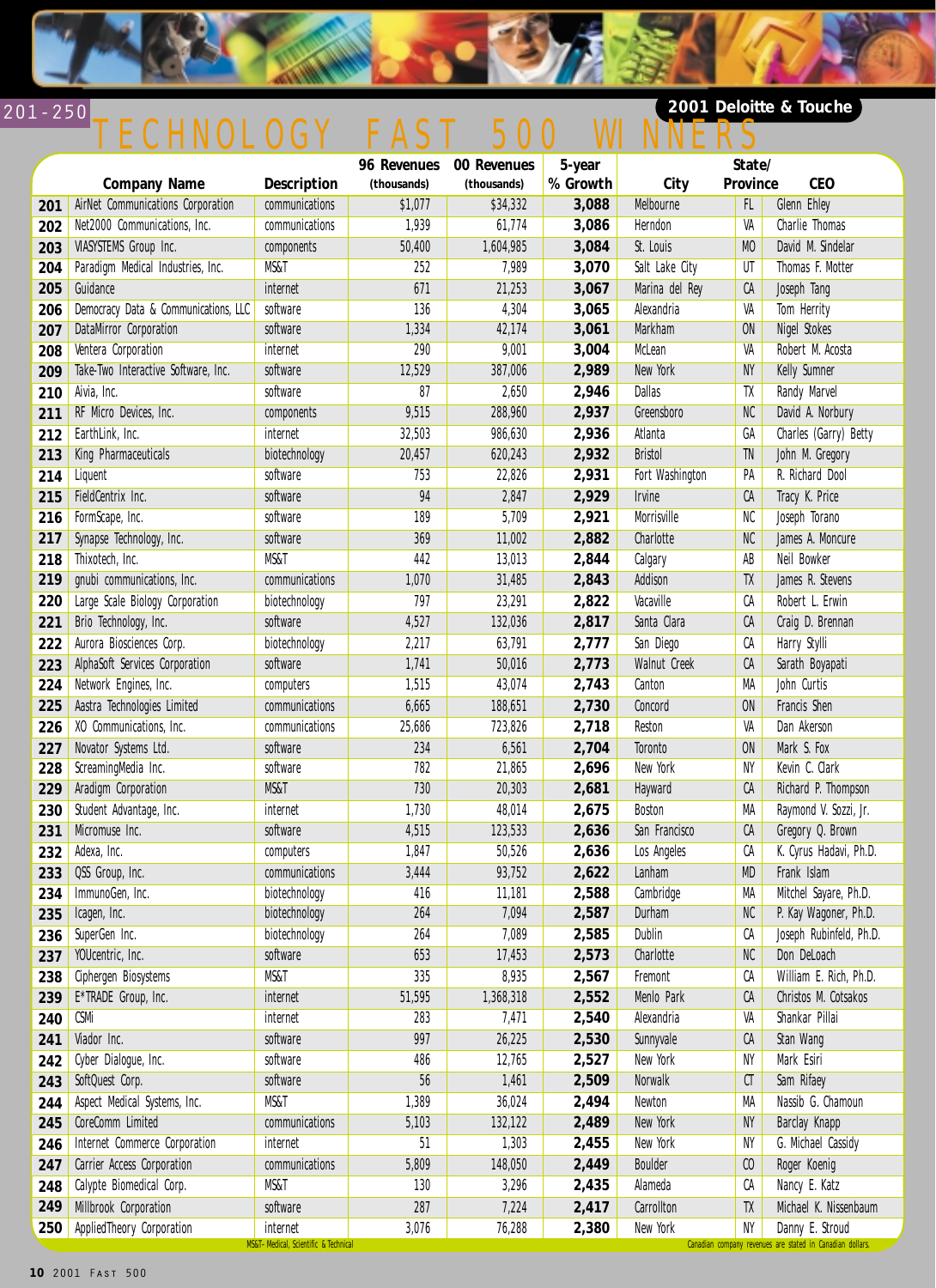#### **2001 Deloitte & Touche** 251-300

# 251 - 300 <u>TECHNOLOGY FAST 500 WINNERS</u>

**District Print** 

|     | <b>Company Name</b>                                     | <b>Description</b>                   | 96 Revenues<br>(thousands) | 00 Revenues<br>(thousands) | 5-year<br>% Growth | City                 | State/<br>Province          | <b>CEO</b>                                                |
|-----|---------------------------------------------------------|--------------------------------------|----------------------------|----------------------------|--------------------|----------------------|-----------------------------|-----------------------------------------------------------|
| 251 | Global InfoTek, Inc.                                    | software                             | \$282                      | \$6,971                    | 2,372              | Reston               | VA                          | Ray Emami                                                 |
| 252 | AOC Solutions, Inc.                                     | software                             | 103                        | 2544                       | 2,370              | Fairfax              | VA                          | Allen O. Cage, Jr.                                        |
|     | Virtual Financial Services, Inc.                        | internet                             | 365                        | 8,953                      | 2,353              | Indianapolis         | IN                          | David B. Becker                                           |
| 253 | Intraforce, Inc.                                        | internet                             | 5,584                      | 134,916                    | 2,316              | Columbia             | MD                          | Darren Seward                                             |
| 254 |                                                         | software                             | 1,821                      |                            | 2,311              | Roswell              | GA                          | Dave Gould                                                |
| 255 | Witness Systems, Inc.                                   | communications                       |                            | 43,908<br>101,763          | 2,298              | Oshawa               | ON                          | J. Douglas Young                                          |
| 256 | Cygnal Technologies Corporation                         |                                      | 4,244                      |                            |                    | Kirkland             |                             |                                                           |
| 257 | Jetstream Software, Inc.<br>SystemOne Technologies Inc. | software<br><b>MS&amp;T</b>          | 150<br>736                 | 3,590<br>17,524            | 2,293<br>2,281     | Miami                | <b>WA</b><br>FL.            | Mike Moskowitz<br>Paul I. Mansur                          |
| 258 |                                                         |                                      | 94                         |                            |                    | Madison              | WI                          | <b>Terry Sivesind</b>                                     |
| 259 | Mirus Corporation<br>Infowave Software                  | biotechnology<br>software            | 96                         | 2,206<br>2,248             | 2,247              |                      | BC                          | Thomas Koll                                               |
| 260 |                                                         |                                      |                            |                            | 2,242              | Burnaby              |                             |                                                           |
| 261 | <b>GRT</b> Corporation                                  | software                             | 234                        | 5,474                      | 2,239              | Stamford             | C1                          | Gene Shklover, Ph.D.                                      |
| 262 | NSI Global Inc.                                         | communications                       | 1,301                      | 30,315                     | 2,230              | Pointe Claire        | QC                          | David Ben-David                                           |
| 263 | Computer Design and Integration LLC                     | software                             | 1,971                      | 45,780                     | 2,223              | Teterboro            | NJ                          | Eric Bakker                                               |
| 264 | FirstPlace Software, Inc.                               | software                             | 266                        | 6,141                      | 2,209              | Joplin               | M <sub>0</sub>              | <b>Brent Winters</b>                                      |
| 265 | <b>BRAGG Photonics Inc.</b>                             | communications                       | 210                        | 4,813                      | 2,192              | Pointe Claire        | OC                          | Peter Kung                                                |
| 266 | Urologix, Inc.                                          | MS&T                                 | 362                        | 8,163                      | 2,155              | Minneapolis          | MN                          | Michael M. Selzer, Jr.                                    |
| 267 | LAUNCH Media, Inc.                                      | computers                            | 1,375                      | 30,829                     | 2,142              | Santa Monica         | CA                          | David B. Goldberg                                         |
| 268 | Pragmatech Software, Inc.                               | software                             | 328                        | 7,304                      | 2,127              | Amherst              | NΗ                          | Brooke M. Savage                                          |
| 269 | Integrated Information Systems, Inc.                    | software                             | 2,456                      | 54,290                     | 2,111              | Tempe                | AZ                          | James Garvey                                              |
| 270 | Granite Systems, Inc.                                   | software                             | 749                        | 16,504                     | 2,103              | Manchester           | NΗ                          | John Borden                                               |
| 271 | PDF Solutions, Inc.                                     | software                             | 916                        | 20,135                     | 2,098              | San Jose             | CA                          | John Kibarian                                             |
| 272 | Entigy Ltd.                                             | software                             | 225                        | 4,926                      | 2,089              | Ottawa               | <b>ON</b>                   | Graham Smith                                              |
| 273 | SciClone Pharmaceuticals, Inc.                          | biotechnology                        | 703                        | 15,357                     | 2,084              | San Mateo            | CA                          | Donald R. Sellers                                         |
| 274 | Lenel Systems International, Inc.                       | software                             | 1,487                      | 32,335                     | 2,075              | Pittsford            | NY                          | Elena A. Prokupets                                        |
| 275 | Flash Electronics, Inc.                                 | components                           | 5,816                      | 125,624                    | 2,060              | Fremont              | CA                          | Chin Fan                                                  |
| 276 | Prosoft Training                                        | software                             | 907                        | 19,571                     | 2,058              | Austin               | TX                          | Jerrell M. Baird                                          |
| 277 | SignalSoft Corporation                                  | communications                       | 633                        | 13,649                     | 2,056              | <b>Boulder</b>       | C <sub>0</sub>              | David Hose                                                |
| 278 | InterWorld Corporation                                  | internet                             | 2,428                      | 52,312                     | 2,055              | New York             | NY                          | Michael Donahue                                           |
| 279 | Kosan Biosciences, Inc.                                 | biotechnology                        | 200                        | 4,230                      | 2,015              | Hayward              | CA                          | Daniel V. Santi, M.D., Ph.D.                              |
| 280 | TimeVision, Inc.                                        | software                             | 178                        | 3,755                      | 2,010              | Irving               | TX                          | Lois Melbourne                                            |
| 281 | TenFold Corporation                                     | software                             | 3,015                      | 62,806                     | 1,983              | <b>Draper</b>        | UT                          | Nancy Harvey                                              |
| 282 | Integrated Decisions and Systems, Inc.                  | software                             | 203                        | 4,223                      | 1,980              | Eagan                | MN                          | Edwin Booth                                               |
| 283 | ImageLinks, Inc.                                        | software                             | 98                         | 2,032                      | 1,973              | Melbourne            | FL                          | Daniel W. Latham                                          |
| 284 | JDS Uniphase Corporation                                | components                           | 69,073                     | 1,430,400                  | 1,971              | San Jose             | СA                          | Jozeph Straus, Ph.D.                                      |
|     | 285 FitLinxx, Inc.                                      | software                             | 579                        | 11,840                     | 1,945              | Stamford             | CT                          | Keith Camhi                                               |
| 286 | Time Warner Telecom Inc.                                | communications                       | 23,917                     | 487,334                    | 1,938              | Littleton            | $\mathfrak{c}_0$            | Larissa Herda                                             |
| 287 | BioWare Corp.                                           | software                             | 486                        | 9,830                      | 1,923              | Edmonton             | AB                          | Gregory Zeschuk                                           |
| 288 | Ribozyme Pharmaceuticals, Inc.                          | MS&T                                 | 773                        | 15,545                     | 1,911              | Boulder              | $\boldsymbol{\mathfrak{c}}$ | Howard Robin                                              |
| 289 | <b>TECHMAR</b>                                          | software                             | 1,040                      | 20,841                     | 1,904              | Canton               | MA                          | <b>Timothy Young</b>                                      |
| 290 | ORB, Inc.                                               | other                                | 146                        | 2,921                      | 1,901              | New York             | NY                          | Andrew S. Pakula                                          |
| 291 | Genex Technologies, Inc.                                | components                           | 102                        | 2,034                      | 1,894              | Kensington           | MD                          | Jason Geng                                                |
| 292 | GenVec, Inc.                                            | biotechnology                        | 698                        | 13,885                     | 1,889              | Gaithersburg         | MD                          | Paul H. Fischer, Ph.D.                                    |
| 293 | Beyond.com Corporation                                  | software                             | 6,028                      | 119,752                    | 1,887              | Santa Clara          | CA                          | Ronald S. Smith                                           |
| 294 | Open Solutions, Inc.                                    | software                             | 1,019                      | 20,220                     | 1,884              | Glastonbury          | CT                          | Louis Hernandez, Jr.                                      |
| 295 | Aviron                                                  | biotechnology                        | 1,625                      | 32,242                     | 1,884              | <b>Mountain View</b> | CA                          | C. Boyd Clarke                                            |
| 296 | Unica Corporation                                       | software                             | 429                        | 8,488                      | 1,879              | Lincoln              | MA                          | Yuchun Lee                                                |
| 297 | <b>Hyperion Solutions Corporation</b>                   | software                             | 25,134                     | 496,905                    | 1,877              | Sunnyvale            | CA                          | Jeffrey R. Rodek                                          |
| 298 | Research in Motion                                      | communications                       | 6,396                      | 126,193                    | 1,873              | Waterloo             | ON                          | Jim Balsillie & Mike Lazaridis                            |
| 299 | Primus Knowledge Solutions, Inc.                        | software                             | 2,422                      | 47,669                     | 1,868              | Seattle              | WA                          | Michael A. Brochu                                         |
| 300 | Dentalxchange.com                                       | internet                             | 227                        | 4,439                      | 1,856              | Irvine               | СA                          | Steve Brewer                                              |
|     |                                                         | MS&T-Medical, Scientific & Technical |                            |                            |                    |                      |                             | Canadian company revenues are stated in Canadian dollars. |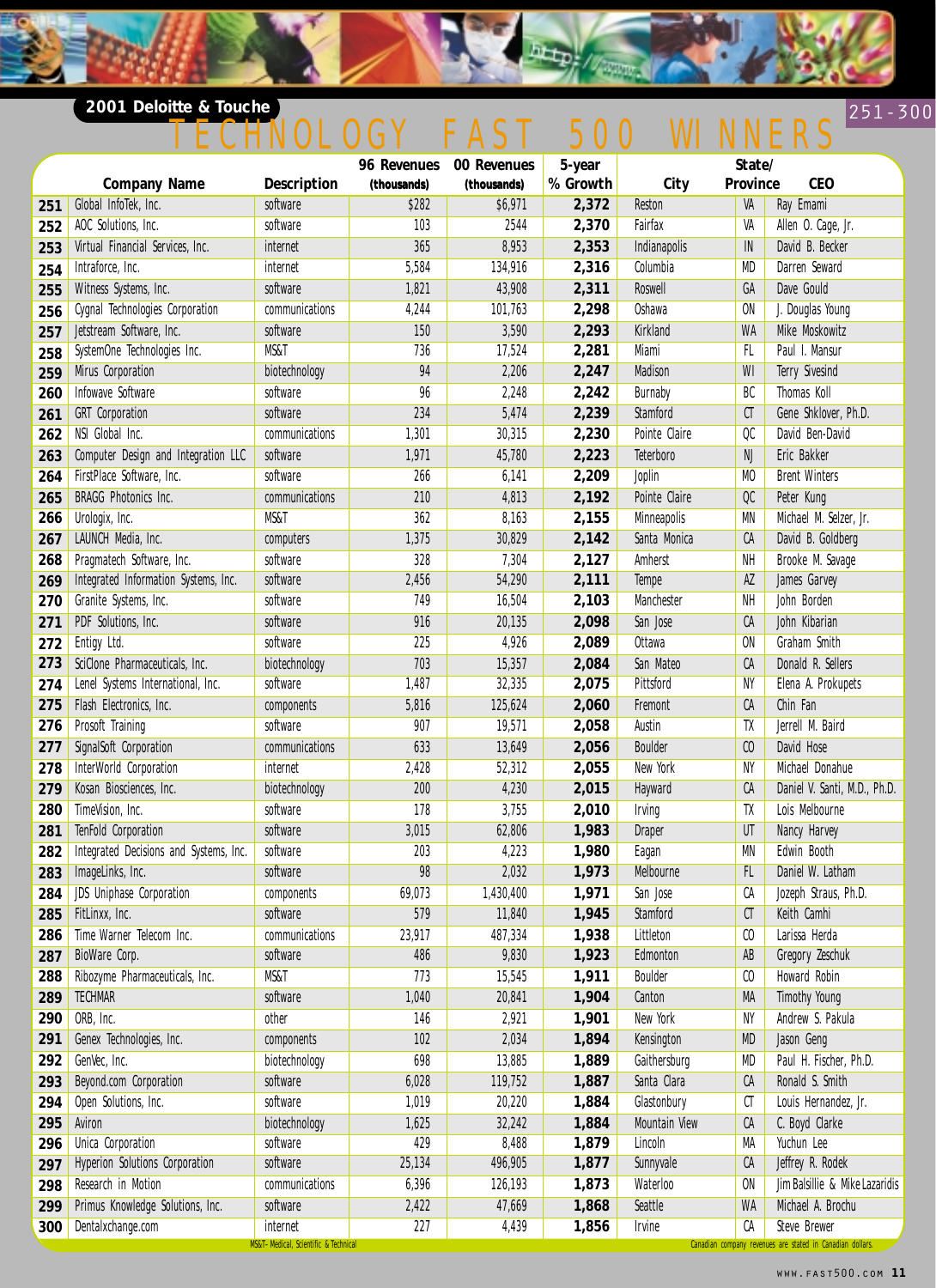

# TECHNOLOGY FAST 500 WINNERS

### **2001 Deloitte & Touche**

|     |                                         |                                                    | 96 Revenues | 00 Revenues | 5-year   |                  | State/           |                                                                          |
|-----|-----------------------------------------|----------------------------------------------------|-------------|-------------|----------|------------------|------------------|--------------------------------------------------------------------------|
|     | <b>Company Name</b>                     | <b>Description</b>                                 | (thousands) | (thousands) | % Growth | City             | Province         | <b>CEO</b>                                                               |
| 301 | Innovative Technology Application, Inc. | software                                           | \$218       | \$4,260     | 1,854    | Springfield      | VA               | Nolan J. Adams                                                           |
| 302 | Socket                                  | communications                                     | 331         | 6,462       | 1,852    | Columbia         | M <sub>0</sub>   | George Pfenenger                                                         |
| 303 | Digital Paper Corporation               | software                                           | 126         | 2,446       | 1,841    | Alexandria       | VA               | Christopher E. Fountain                                                  |
| 304 | Novasoft Information Technology         | software                                           | 1,616       | 31,356      | 1,840    | Lawrenceville    | NJ               | Neil Bhaskar                                                             |
| 305 | Synplicity, Inc.                        | software                                           | 1,798       | 34,590      | 1,824    | Sunnyvale        | СA               | <b>Bernard Aronson</b>                                                   |
| 306 | Cherokee Information Services, Inc.     | software                                           | 336         | 6,409       | 1,807    | Arlington        | VA               | Michael I. Hodges                                                        |
| 307 | e-Media LLC                             | internet                                           | 484         | 9,200       | 1,801    | Stamford         | CT               | Albert F. Barber                                                         |
| 308 | <b>IDT</b> Corporation                  | communications                                     | 57,694      | 1,093,912   | 1,796    | Newark           | NJ               | Howard S. Jonas                                                          |
| 309 | Milestone Scientific                    | MS&T                                               | 302         | 5,674       | 1,779    | Livingston       | NJ               | Leonard A. Osser                                                         |
| 310 | T/R Systems, Inc.                       | computers                                          | 1,194       | 22,322      | 1,770    | <b>Norcross</b>  | GA               | Mike Kohlsdorf                                                           |
| 311 | Radyne ComStream Inc.                   | communications                                     | 3,830       | 70,107      | 1,730    | Phoenix          | $\overline{AZ}$  | Robert C. Fitting                                                        |
| 312 | Kintana                                 | software                                           | 1,978       | 35,834      | 1,712    | Sunnyvale        | СA               | Bryan Plug                                                               |
| 313 | Fine Line Stencil, Inc.                 | components                                         | 85          | 1,531       | 1,701    | Colorado Springs | C <sub>0</sub>   | <b>Steve Wells</b>                                                       |
| 314 | Allin Corporation                       | software                                           | 1,344       | 24,089      | 1,692    | Pittsburgh       | PA               | Richard W. Talarico                                                      |
| 315 | Radiant Systems, Inc.                   | software                                           | 813         | 14,550      | 1,690    | South Plainfield | NJ               | Venu Myneni                                                              |
| 316 | PEMSTAR Inc.                            | components                                         | 22,021      | 393,842     | 1,688    | Rochester        | MN               | Al J. Berning                                                            |
| 317 | Starbase Corporation                    | software                                           | 991         | 17,532      | 1,669    | Santa Ana        | CA               | William R. Stow III                                                      |
| 318 | Line 6, Inc.                            | components                                         | 2,253       | 39,771      | 1,665    | Agoura Hills     | СA               | Mike Muench                                                              |
| 319 | SUBNET Solutions Inc.                   | software                                           | 90          | 1,587       | 1,663    | Calgary          | AB               | Ameen Hamdon                                                             |
| 320 | Poly Concepts, Inc.                     | MS&T                                               | 787         | 13,857      | 1,661    | Sherwood         | 0R               | John Holtz                                                               |
| 321 | Multimedia Live                         | software                                           | 540         | 9,448       | 1,650    | Petaluma         | CA               | Ken Burke                                                                |
| 322 | Concur Technologies, Inc.               | software                                           | 1,959       | 34,024      | 1,637    | Redmond          | WA               | Steve Singh                                                              |
| 323 | HealthStream, Inc.                      | internet                                           | 556         | 9,652       | 1,636    | Nashville        | TN               | Robert A. Frist, Jr.                                                     |
| 324 | <b>CYTYC Corporation</b>                | MS&T                                               | 8,198       | 142,065     | 1,633    | Boxborough       | MA               | Patrick J. Sullivan                                                      |
| 325 | RealNetworks, Inc.                      | software                                           | 14,012      | 241,538     | 1,624    | Seattle          | WA               | Robert Glaser                                                            |
| 326 | McLeodUSA                               | communications                                     | 81,323      | 1,396,704   | 1,617    | Cedar Rapids     | IA               | Stephen C. Gray                                                          |
| 327 | <b>Nextel Communications</b>            | communications                                     | 332,938     | 5,714,000   | 1,616    | Reston           | VA               | Timothy M. Donahue                                                       |
| 328 | Muse Technologies, Inc.                 | MS&T                                               | 355         | 6,070       | 1,610    | Waltham          | MA               | Steve Sukman                                                             |
| 329 | Coleman Technologies, Inc.              | communications                                     | 948         | 16,049      | 1,593    | Orlando          | FL               | Benjamin J. Patz                                                         |
| 330 | CarbonMedia, Inc.                       | software                                           | 97          | 1,629       | 1,579    | New York         | NΥ               | Frederic Farcy                                                           |
| 331 | Affymetrix, Inc.                        | biotechnology                                      | 11,972      | 200,830     | 1,577    | Santa Clara      | CA               | Stephen P.A. Fodor                                                       |
| 332 | RMW Enterprises, Inc.                   | computers                                          | 171         | 2,868       | 1,577    | Silver Spring    | MD               | Reginald Widgeon, Sr.                                                    |
| 333 | Indigo Investment Systems, Inc.         | software                                           | 1,200       | 20,026      | 1,569    | Sarasota         | FL               | Dean Albrecht                                                            |
| 334 | <b>NLX Corporation</b>                  | software                                           | 3,064       | 51,090      | 1,567    | Sterling         | VA               | Tony Syme                                                                |
|     | 335 Dimension Data/Proxicom             | internet                                           | 12,431      | 207,067     | 1,566    | Reston           |                  | VA Raul Fernandez                                                        |
| 336 | Digital Lightwave                       | computers                                          | 6,044       | 100,675     | 1,566    | Clearwater       | FL.              | Gerry Chastelet                                                          |
| 337 | UP Technologies, Inc.                   | software                                           | 74          | 1,230       | 1,562    | Piscataway       | NJ               | Shivpreet Uppal                                                          |
| 338 | Micro General Corporation               | software                                           | 6,872       | 113,242     | 1,548    | Santa Ana        | СA               | John Snedegar                                                            |
| 339 | XOR Inc.                                | internet                                           | 3,040       | 49,787      | 1,538    | Boulder          | $\mathfrak{c}_0$ | John R. Oltman                                                           |
| 340 | Global Telesystems Group, Inc.          | communications                                     | 62,497      | 1,023,500   | 1,538    | Arlington        | VA               | Robert Amman                                                             |
| 341 | NexusGroup                              | internet                                           | 334         | 5,466       | 1,537    | New York         | NY               | Kevin Foley                                                              |
| 342 | Necho Systems Corp.                     | software                                           | 132         | 2,159       | 1,536    | Toronto          | ON               | Scott Anderson                                                           |
| 343 | Rocky Mountain Instruments Inc.         | communications                                     | 144         | 2,350       | 1,532    | Edmonton         | AB               | Graham Illingworth                                                       |
| 344 | CIMA LABS Inc.                          | MS&T                                               | 1,472       | 23,919      | 1,525    | Eden Prairie     | MN               | John M. Siebert, Ph.D.                                                   |
| 345 | ImageWare Systems, Inc.                 | software                                           | 583         | 9,398       | 1,512    | San Diego        | СA               | S. James Miller, Jr.                                                     |
| 346 | PartMiner, Inc.                         | internet                                           | 8,389       | 133,944     | 1,497    | New York         | NY               | Daniel Nissanoff                                                         |
| 347 | Eprise Corporation                      | software                                           | 1,192       | 19,028      | 1,496    | Framingham       | MA               | Joe A. Forgione                                                          |
| 348 | Molecular, Inc.                         | internet                                           | 1,301       | 20,729      | 1,493    | Watertown        | MA               | Ralph J. Folz                                                            |
| 349 | V-SPAN, Inc.                            | communications                                     | 1,626       | 25,800      | 1,487    | King of Prussia  | PA               | Kenyon Hayward                                                           |
| 350 | Capstone Turbine Corporation            | components<br>MS&T-Medical, Scientific & Technical | 1,462       | 23,163      | 1,484    | Chatsworth       | СA               | Ake Almgren<br>Canadian company revenues are stated in Canadian dollars. |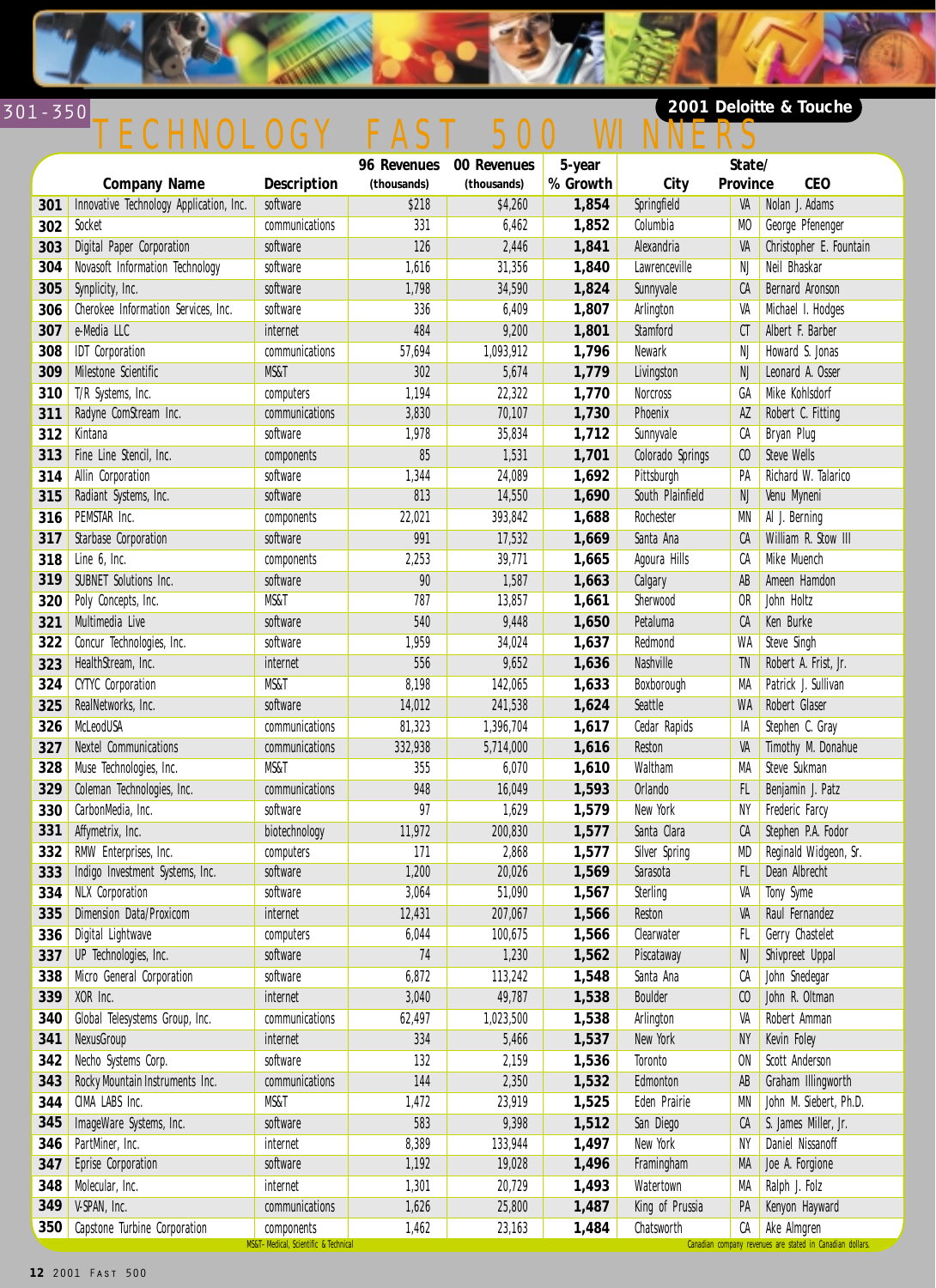#### **2001 Deloitte & Touche** 351-400 **Contract of the Contract of Contract of the Contract of Table 351-400 <b>351-400**

# 351-400 <u>TECHNOLOGY FAST 500 WINNERS</u>

**Detro!** 

|     |                                        |                                                  | 96 Revenues | 00 Revenues | 5-year   | State/<br>Province |                  |                                                                              |
|-----|----------------------------------------|--------------------------------------------------|-------------|-------------|----------|--------------------|------------------|------------------------------------------------------------------------------|
|     | <b>Company Name</b>                    | <b>Description</b>                               | (thousands) | (thousands) | % Growth | City               |                  | <b>CEO</b>                                                                   |
| 351 | I/OMagic Corporation                   | computers                                        | \$3,967     | \$62,770    | 1,482    | Santa Ana          | CA               | Tony Shahbaz                                                                 |
| 352 | Eloquent, Inc.                         | software                                         | 944         | 14,847      | 1,473    | San Mateo          | СA               | Cliff Reid                                                                   |
| 353 | MicroSurvey Software Inc.              | software                                         | 97          | 1,523       | 1,470    | Westbank           | BC               | Darcy Detlor                                                                 |
| 354 | Calico Commerce, Inc.                  | software                                         | 2,270       | 35,624      | 1,469    | San Jose           | СA               | James B. Weil                                                                |
| 355 | DerivaTech                             | software                                         | 260         | 4,079       | 1,469    | Chicago            | IL               | Nicholas Hatzopoulos                                                         |
| 356 | <b>CIENA Corporation</b>               | communications                                   | 54,838      | 858,750     | 1,466    | Lithicum           | MD               | Gary B. Smith                                                                |
| 357 | Diaspark Inc.                          | software                                         | 624         | 9,699       | 1,454    | New York           | <b>NY</b>        | Jitendra Muchhal                                                             |
| 358 | Sagebrush Corporation                  | software                                         | 2,944       | 45,748      | 1,454    | Minneapolis        | MN               | James Zicarelli                                                              |
| 359 | Apropos Technology Inc.                | software                                         | 2,006       | 31,051      | 1,448    | Oakbrook Terrace   | IL               | Kevin Kerns                                                                  |
| 360 | Vastera                                | software                                         | 2,139       | 32,970      | 1,441    | <b>Dulles</b>      | VA               | Arjun Rishi                                                                  |
| 361 | <b>BSQUARE Corporation</b>             | software                                         | 4,179       | 63,502      | 1,420    | Bellevue           | WA               | William T. Baxter                                                            |
| 362 | Access US/Habañero                     | internet                                         | 421         | 6,382       | 1,416    | St. Louis          | M <sub>0</sub>   | Robert Semaan                                                                |
| 363 | Burke Consortium, Inc.                 | software                                         | 293         | 4,396       | 1,400    | Alexandria         | VA               | Janey Nodeen                                                                 |
| 364 | RiteNet Corporation                    | communications                                   | 344         | 5,157       | 1,399    | Rockville          | MD               | Rao K. Ramineni                                                              |
| 365 | ProfitLogic                            | software                                         | 323         | 4,791       | 1,383    | Cambridge          | MA               | Scott C. Friend                                                              |
| 366 | Concord Idea Corp.                     | computers                                        | 2,392       | 35,451      | 1,382    | Markham            | 0N               | Lawrence Lai                                                                 |
| 367 | Sanmina Corporation                    | components                                       | 265,076     | 3,911,559   | 1,376    | San Jose           | CA               | Jure Sola                                                                    |
| 368 | 12 Technologies Inc.                   | software                                         | 76,342      | 1,126,325   | 1,375    | Dallas             | TX               | Gregory A. Brady                                                             |
| 369 | Webster Group International, Inc.      | software                                         | 81          | 1,190       | 1,369    | <b>Bridgeton</b>   | M <sub>0</sub>   | Shari Peterson                                                               |
| 370 | New Paradigm Strategic Communications  | software                                         | 426         | 6,209       | 1,358    | New York           | NY               | Mark Blundell                                                                |
| 371 | Chordiant Software, Inc.               | software                                         | 2,312       | 33,689      | 1,357    | Cupertino          | CA               | Sam Spadafora                                                                |
| 372 | OpenNetwork Technologies               | software                                         | 435         | 6,332       | 1,356    | Clearwater         | FL.              | Kurt Long                                                                    |
| 373 | Immunomedics, Inc.                     | biotechnology                                    | 336         | 4,777       | 1,322    | Morris Plains      | NJ               | Cynthia Sullivan                                                             |
| 374 | Universal Conversion Technologies L.P. | software                                         | 369         | 5,189       | 1,306    | Addison            | TX               | Dan O'Hara                                                                   |
| 375 | Visual Networks, Inc.                  | software                                         | 6,335       | 89,041      | 1,306    | Rockville          | <b>MD</b>        | Elton King                                                                   |
| 376 | 3t Systems                             | software                                         | 201         | 2,817       | 1,301    | Greenwood Village  | $\mathfrak{c}_0$ | Eddie Speir                                                                  |
| 377 | inSilicon Corporation                  | communications                                   | 1,822       | 25,428      | 1,296    | San Jose           | CA               | Wayne C. Cantwell                                                            |
| 378 | Biolase Technology, Inc.               | MS&T                                             | 692         | 9,657       | 1,296    | San Clemente       | СA               | Jeffrey Jones                                                                |
| 379 | Versus Technology, Inc.                | components                                       | 348         | 4,853       | 1,295    | Traverse City      | MI               | Gary T. Gaisser                                                              |
| 380 | Online Resources Corporation           | internet                                         | 1,131       | 15,644      | 1,283    | McLean             | VA               | Matthew P. Lawlor                                                            |
| 381 | Dendreon Corporation                   | biotechnology                                    | 474         | 6,519       | 1,275    | Seattle            | WA               | Christopher S. Henney, Ph.D., D.Sc.                                          |
| 382 | Exe Technologies, Inc.                 | software                                         | 8,414       | 115,588     | 1,274    | <b>Dallas</b>      | TX               | Raymond Hood                                                                 |
| 383 | Notify Technology Corporation          | communications                                   | 308         | 4,220       | 1,270    | San Jose           | CA               | Paul F. DePond                                                               |
| 384 | Embarcadero Technologies, Inc.         | software                                         | 2,988       | 40,930      | 1,270    | San Francisco      | СA               | Stephen R. Wong                                                              |
| 385 | Engineous Software, Inc.               | software                                         | 265         | 3,597       | 1,257    | Cary               | NC               | Ed Masi                                                                      |
| 386 | CoStar Group                           | software                                         | 4,336       | 58,502      | 1,249    | Bethesda           | MD               | Andrew Florance                                                              |
| 387 | Prologic Management Systems, Inc.      | software                                         | 2,624       | 35,214      | 1,242    | Tucson             | AZ               | James M. Heim                                                                |
| 388 | Rose International, Inc.               | software                                         | 2,179       | 28,999      | 1,231    | Chesterfield       | MO               | Himanshu (Sue) Bhatia                                                        |
| 389 | United Therapeutics Corporation        | biotechnology                                    | 154         | 2,049       | 1,231    | Silver Spring      | MD               | Martine Rothblatt                                                            |
| 390 | CV Therapeutics Inc.                   | biotechnology                                    | 250         | 3,309       | 1,224    | Palo Alto          | СA               | Louis Lange                                                                  |
| 391 | Stericycle, Inc.                       | MS&T                                             | 24,542      | 323,722     | 1,219    | Lake Forest        | IL               | Mark C. Miller                                                               |
| 392 | MedImmune, Inc.                        | biotechnology                                    | 41,099      | 540,495     | 1,215    | Gaithersburg       | MD               | David M. Mott                                                                |
| 393 | Syagen Technology, Inc.                | MS&T                                             | 97          | 1,263       | 1,202    | Tustin             | СA               | Jack Syage                                                                   |
| 394 | WellMed, Inc.                          | computers                                        | 440         | 5,706       | 1,197    | Portland           | 0R               | Craig Froude                                                                 |
| 395 | Invitrogen Corporation                 | biotechnology                                    | 19,121      | 246,195     | 1,188    | Carlsbad           | CA               | Lyle C. Turner                                                               |
| 396 | Quest Software, Inc.                   | software                                         | 12,862      | 165,587     | 1,187    | Irvine             | CA               | Vincent C. Smith                                                             |
| 397 | SimStar Internet Solutions             | software                                         | 728         | 9,351       | 1,184    | Princeton          | NJ               | David Reim                                                                   |
| 398 | EchoStar Communications                | communications                                   | 211,411     | 2,715,220   | 1,184    | Littleton          | CO               | Charles W. Ergen                                                             |
| 399 | 3-Dimensional Pharmaceuticals, Inc.    | biotechnology                                    | 967         | 12,409      | 1,183    | Exton              | PA               | David C. U'Prichard, Ph.D.                                                   |
| 400 | Openface Internet Inc.                 | internet<br>MS&T-Medical, Scientific & Technical | 197         | 2,523       | 1,181    | Montreal           | QC               | Tan Soamboonrup<br>Canadian company revenues are stated in Canadian dollars. |

www.fast500.com **13**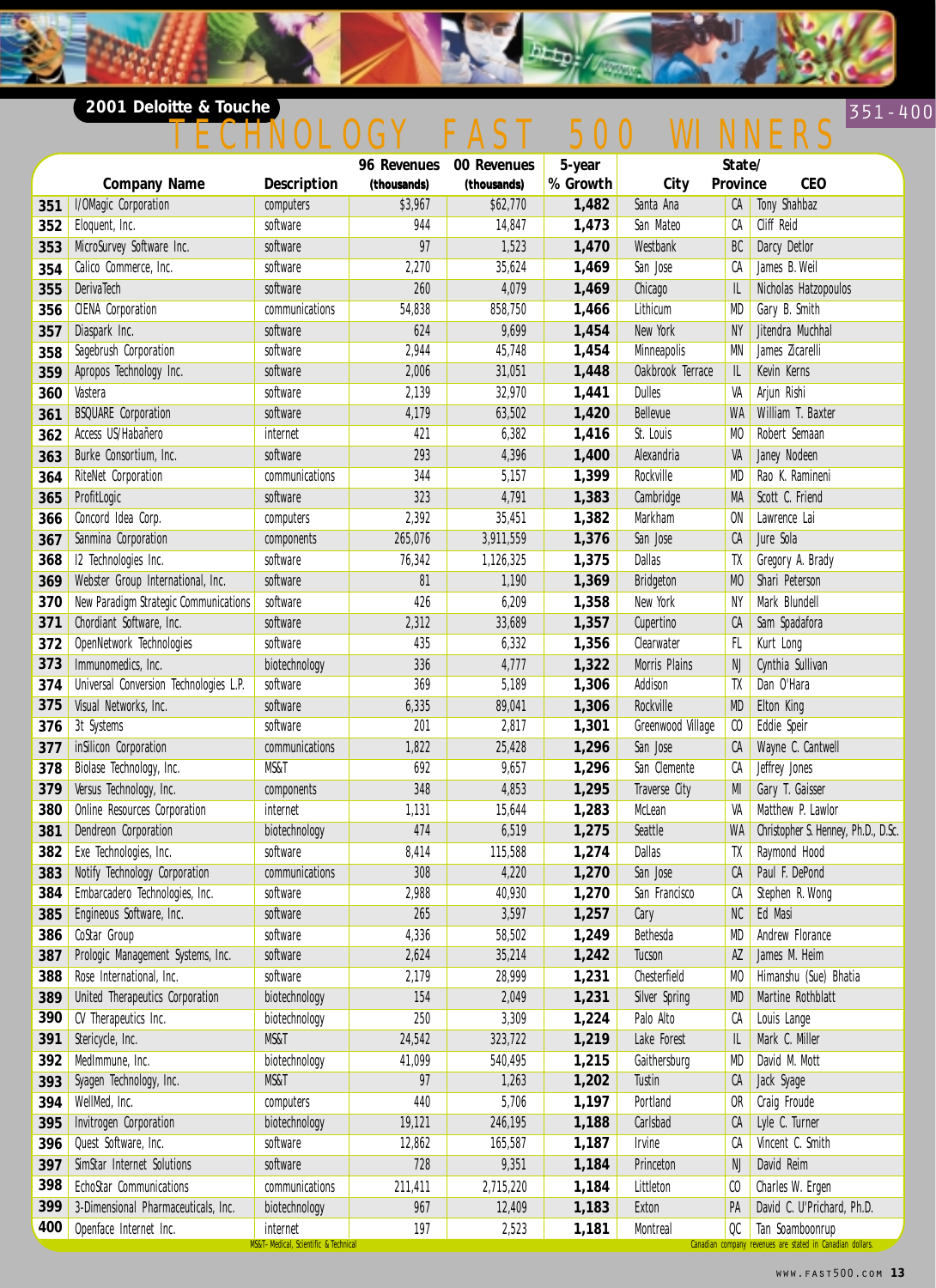

#### 401-450 **2001 Deloitte & Touche** TECHNOLOGY FAST 500

|     |                                      |                                                                 |             | 96 Revenues 00 Revenues | 5-year   |                    | State/          |                                                                              |
|-----|--------------------------------------|-----------------------------------------------------------------|-------------|-------------------------|----------|--------------------|-----------------|------------------------------------------------------------------------------|
|     | <b>Company Name</b>                  | Description                                                     | (thousands) | (thousands)             | % Growth | City               | Province        | <b>CEO</b>                                                                   |
| 401 | Authoria, Inc.                       | software                                                        | \$1,177     | \$15,060                | 1,180    | Waltham            | MA              | Tod Loofbourrow                                                              |
| 402 | Interface Software, Inc.             | software                                                        | 908         | 11,608                  | 1,178    | Oak Brook          | IL              | Nathan Fineberg                                                              |
| 403 | NEON Systems, Inc.                   | software                                                        | 2,328       | 29,719                  | 1,177    | Sugar Land         | TX              | John Moores                                                                  |
| 404 | I-Link Incorporated                  | communications                                                  | 2,383       | 30,404                  | 1,176    | Draper             | UT              | Gary Wasserson                                                               |
| 405 | Possis Medical, Inc.                 | MS&T                                                            | 1,606       | 20,428                  | 1,172    | <b>Minneapolis</b> | <b>MN</b>       | Robert G. Dutcher                                                            |
| 406 | Albany Molecular Research, Inc.      | biotechnology                                                   | 5,261       | 66,603                  | 1,166    | Albany             | NY              | Thomas D'Ambra, Ph.D.                                                        |
| 407 | AimGlobal Technologies Company Inc.  | computers                                                       | 9,508       | 120,299                 | 1,165    | <b>Delta</b>       | BC              | Bohdan Hryb                                                                  |
| 408 | Vertex Interactive, Inc.             | software                                                        | 3,784       | 47,769                  | 1,162    | Fairfield          | NJ              | Nicholas R. H. Toms                                                          |
| 409 | Onyx Software Corporation            | software                                                        | 9,645       | 121,523                 | 1,160    | Bellevue           | <b>WA</b>       | <b>Brent Frei</b>                                                            |
| 410 | I.C. Axon, Inc.                      | MS&T                                                            | 457         | 5,743                   | 1,157    | Montreal           | $\overline{00}$ | John Monahan                                                                 |
| 411 | Wink Communications, Inc.            | communications                                                  | 348         | 4,344                   | 1,148    | Alameda            | CA              | Maggie Wilderotter                                                           |
| 412 | KeraVision, Inc.                     | MS&T                                                            | 137         | 1,707                   | 1,146    | Fremont            | СA              | Thomas M. Loarie                                                             |
| 413 | Software Performance Systems, Inc.   | software                                                        | 1,240       | 15,430                  | 1,144    | Arlington          | VA              | <b>Greg Dorsett</b>                                                          |
| 414 | <b>Client Network Services</b>       | software                                                        | 2,016       | 25,066                  | 1,143    | Gaithersburg       | MD              | Promod Sharma                                                                |
| 415 | Network Appliance, Inc.              | computers                                                       | 46,632      | 579,300                 | 1,142    | Sunnyvale          | CA              | Daniel Warmenhoven                                                           |
| 416 | Coinstar Inc.                        | software                                                        | 8,312       | 103,089                 | 1,140    | Bellevue           | WA              | Rich Stillman                                                                |
| 417 | Scientific & Engineering Solutions   | software                                                        | 1,356       | 16,752                  | 1,135    | Annapolis Junction | <b>MD</b>       | Reginald G. Daniel                                                           |
| 418 | Forza-Bassett Technology Solutions   | software                                                        | 167         | 2,035                   | 1,119    | Wallingford        | $\mathfrak{C}$  | Joseph Pannone                                                               |
| 419 | Vi[z]rt                              | software                                                        | 1,540       | 18,751                  | 1,118    | New York           | NY              | <b>Bjarne Berg</b>                                                           |
| 420 | FRED Systems Ltd.                    | software                                                        | 276         | 3,336                   | 1,109    | Waterloo           | <b>ON</b>       | John Kirkpatrick                                                             |
| 421 | Dobson Communications Corporation    | communications                                                  | 43,225      | 521,945                 | 1,108    | Oklahoma City      | 0 <sup>K</sup>  | Everett Dobson                                                               |
| 422 | OneWeb Systems, Inc.                 | software                                                        | 236         | 2,849                   | 1,107    | Atlanta            | GA              | <b>Bill Clapes</b>                                                           |
| 423 | Vital Images Inc.                    | software                                                        | 882         | 10,628                  | 1,105    | Plymouth           | <b>MN</b>       | Albert Emola                                                                 |
| 424 | <b>QDesign Corporation</b>           | software                                                        | 187         | 2,243                   | 1,099    | Vancouver          | BC              | Richard Beaton                                                               |
| 425 | Maryville Technologies               | software                                                        | 8,894       | 106,679                 | 1,099    | St. Louis          | M <sub>0</sub>  | Joseph M. Blomker                                                            |
| 426 | Medarex, Inc.                        | biotechnology                                                   | 1,881       | 22,457                  | 1,094    | Princeton          | NJ              | Donald L. Drakeman, J.D., Ph.D.                                              |
| 427 | ProxyMed, Inc.                       | computers                                                       | 3,054       | 36,388                  | 1,091    | Ft. Lauderdale     | FL              | Michael K. Hoover                                                            |
| 428 | MercuryEMS                           | components                                                      | 6,697       | 79,721                  | 1,090    | Olathe             | KS              | David C. Anderson                                                            |
| 429 | eB2B Commerce, Inc.                  | software                                                        | 460         | 5,468                   | 1,089    | New York           | <b>NY</b>       | Richard S. Cohen                                                             |
| 430 | Finisar Corporation                  | communications                                                  | 5,660       | 67,147                  | 1,086    | Sunnyvale          | CA              | Jerry S. Rawls                                                               |
| 431 | Advanced Chemistry Development, Inc. | software                                                        | 720         | 8,538                   | 1,086    | Toronto            | <b>ON</b>       | Val Kulkov                                                                   |
| 432 | NexTrade Holdings, Inc.              | software                                                        | 238         | 2,801                   | 1,077    | Clearwater         | FL              | Mark E. Yegge                                                                |
| 433 | Entrust, Inc.                        | internet                                                        | 12,802      | 148,377                 | 1,059    | Plano              | TX              | F. William Conner                                                            |
| 434 | Sorrento Networks Corp.              | communications                                                  | 7,733       | 89,191                  | 1,053    | San Diego          | CA              | Xin Cheng                                                                    |
|     | 435 Strafford Technology, Inc.       | software                                                        | 314         | 3,620                   | 1,053    | Windham            | NH              | Steven Berry                                                                 |
| 436 | 4-D Neuroimaging                     | MS&T                                                            | 733         | 8,391                   | 1,045    | San Diego          | СA              | D. Scott Buchanan                                                            |
| 437 | Cistel Technology Inc.               | software                                                        | 361         | 4,129                   | 1,044    | Nepean             | <b>ON</b>       | Nishith Goel                                                                 |
| 438 | Cognizant Tech Solutions             | software                                                        | 12,032      | 137,031                 | 1,039    | Teaneck            | NJ              | Kumar Mahadeva                                                               |
| 439 | CYNET, Incorporated                  | computers                                                       | 801         | 9,120                   | 1,039    | Houston            | TX              | Vincent W. Beale, Sr.                                                        |
| 440 | go-e-biz.com                         | software                                                        | 316         | 3,585                   | 1,034    | St. Paul           | MN              | Tom Salonek                                                                  |
| 441 | Zila, Inc.                           | biotechnology                                                   | 6,844       | 77,581                  | 1,034    | Phoenix            | AZ              | Joseph Hines                                                                 |
| 442 | LightPath Technologies, Inc.         | components                                                      | 200         | 2,266                   | 1,033    | Albuquerque        | <b>NM</b>       | Donald E. Lawson                                                             |
| 443 | Unique Computing Solutions, Inc.     | internet                                                        | 2,194       | 24,798                  | 1,030    | Framingham         | MA              | Krishna Nangegadda                                                           |
| 444 | Sapient Corporation                  | software                                                        | 44,580      | 503,339                 | 1,029    | Cambridge          | MA              | Jerry A. Greenberg                                                           |
| 445 | SEQUENOM, Inc.                       | biotechnology                                                   | 893         | 10,037                  | 1,024    | San Diego          | CA              | Toni Schuh, Ph.D.                                                            |
| 446 | Platform Computing Inc.              | software                                                        | 4,542       | 51,020                  | 1,023    | Markham            | 0N              | Songnian Zhou, Ph.D.                                                         |
| 447 | ArthroCare Corporation               | MS&T                                                            | 6,022       | 67,627                  | 1,023    | Sunnyvale          | CA              | Michael Baker                                                                |
| 448 | Sonic Foundry, Inc.                  | software                                                        | 2,442       | 27,378                  | 1,021    | Madison            | WI              | Rimas P. Buinevicius                                                         |
| 449 | InterDimensions Corporation          | internet                                                        | 315         | 3,497                   | 1,010    | New York           | <b>NY</b>       | Kenneth W. Conradt                                                           |
| 450 | Basis Technology Corporation         | software<br><b>MS&amp;T-Medical, Scientific &amp; Technical</b> | 1,093       | 12,073                  | 1,005    | Cambridge          | MA              | Carl W. Hoffman<br>Canadian company revenues are stated in Canadian dollars. |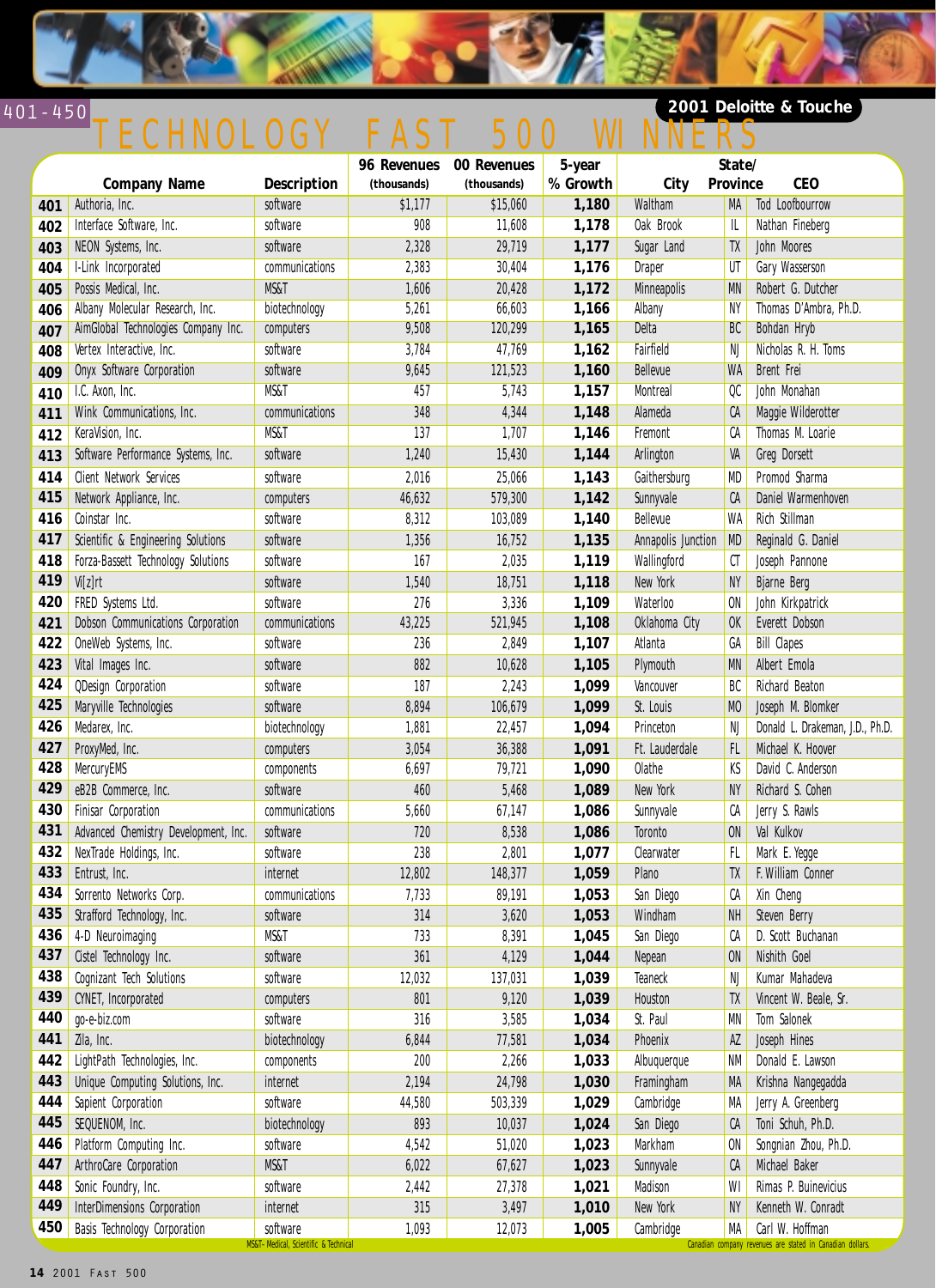### **2001 Deloitte & Touche**

# 451-500 INOLOGY FAST 500 WINNERS

**Detro** 

|     |                                        |                                                     | 96 Revenues | 00 Revenues | 5-year   |                 | State/         |                                                           |
|-----|----------------------------------------|-----------------------------------------------------|-------------|-------------|----------|-----------------|----------------|-----------------------------------------------------------|
|     | <b>Company Name</b>                    | <b>Description</b>                                  | (thousands) | (thousands) | % Growth | City            | Province       | <b>CEO</b>                                                |
| 451 | Highlander Engineering, Inc.           | software                                            | \$347       | \$3,827     | 1,003    | Lakeland        | FL.            | Ken Black                                                 |
| 452 | SpectRx Inc.                           | MS&T                                                | 452         | 4,968       | 999      | <b>Norcross</b> | GA             | Mark Samuels                                              |
| 453 | Predictive Systems, Inc.               | internet                                            | 8,106       | 88,275      | 989      | New York        | <b>NY</b>      | Andrew Zimmerman                                          |
| 454 | SenSyTech, Inc.                        | components                                          | 2,087       | 22,706      | 988      | Newington       | VA             | S. Kent Rockwell                                          |
| 455 | I-many, Inc.                           | software                                            | 3,353       | 36,467      | 988      | Portland        | ME             | A. Leigh Powell                                           |
| 456 | Multimedia Solutions Corporation       | software                                            | 1,200       | 13,000      | 983      | Edgewater       | NJ             | Steven M. Zaleon                                          |
| 457 | ActionFront Data Recovery Labs Inc.    | computers                                           | 370         | 4,008       | 983      | Toronto         | <b>ON</b>      | Nick Majors                                               |
| 458 | Convey Compliance Systems, Inc.        | software                                            | 187         | 2,023       | 982      | Plymouth        | MN             | John Graves                                               |
| 459 | Selkirk Financial Technologies Inc.    | software                                            | 845         | 9,102       | 977      | Vancouver       | BC             | James W. Suttie                                           |
| 460 | AnswerThink Inc.                       | software                                            | 28,930      | 311,136     | 975      | Miami           | FL             | Ted A. Fernandez                                          |
| 461 | Encore Software, Inc.                  | software                                            | 3,188       | 34,252      | 974      | Gardena         | CA             | Michael Bell                                              |
| 462 | Unigene Laboratories, Inc.             | biotechnology                                       | 308         | 3,287       | 967      | Fairfield       | NJ             | Warren Levy, Ph.D.                                        |
| 463 | Citrix Systems, Inc.                   | software                                            | 44,527      | 470,446     | 957      | Ft. Lauderdale  | FL             | Mark B. Templeton                                         |
| 464 | eCopy, Inc.                            | software                                            | 594         | 6,209       | 945      | Nashua          | NH             | Edward Schmid                                             |
| 465 | Dundas Software                        | software                                            | 264         | 2,750       | 942      | Toronto         | <b>ON</b>      | David Cunningham                                          |
| 466 | DataServ, LLC                          | software                                            | 141         | 1,468       | 941      | St. Louis       | M <sub>0</sub> | Jeff Haller                                               |
| 467 | Corechange, Inc.                       | software                                            | 971         | 10,085      | 939      | <b>Boston</b>   | MA             | <b>Ulf Arnetz</b>                                         |
| 468 | UTStarcom, Inc.                        | communications                                      | 35,542      | 368,646     | 937      | Alameda         | СA             | Hong Liang Lu                                             |
| 469 | Computer & Hi-Tech Management          | software                                            | 3,322       | 34,304      | 933      | Virginia Beach  | VA             | James Cheng                                               |
| 470 | Lynk Systems, Inc.                     | internet                                            | 18,957      | 194,435     | 926      | Atlanta         | GA             | Edward R. Uzialko                                         |
| 471 | Vista Info Solutions Inc.              | software                                            | 8,387       | 85,663      | 921      | San Diego       | CA             | Howard L. Latham                                          |
| 472 | Pegasus Solutions, Inc.                | software                                            | 15,869      | 161,534     | 918      | Dallas          | TX             | John Davis III                                            |
| 473 | Concord Communications, Inc.           | communications                                      | 9,007       | 91,484      | 916      | Marlborough     | MA             | John Blaeser                                              |
| 474 | @pos.com, Inc.                         | software                                            | 799         | 8,099       | 914      | San Jose        | СA             | Llavan Fernando                                           |
| 475 | Axia NetMedia Corporation              | internet                                            | 6,455       | 65,414      | 913      | Calgary         | AB             | Arthur Price                                              |
| 476 | Hybrid Networks Inc.                   | communications                                      | 2,962       | 29,924      | 910      | San Jose        | СA             | Michael D. Greenbaum                                      |
| 477 | <b>UQM</b> Technologies                | components                                          | 2,048       | 20,598      | 906      | Golden          | C <sub>0</sub> | William Rankin                                            |
| 478 | I/O Software, Inc.                     | software                                            | 705         | 7,088       | 905      | Riverside       | СA             | William H. Saito                                          |
| 479 | <b>VCampus Corporation</b>             | software                                            | 942         | 9,456       | 904      | Reston          | VA             | Daniel Neal                                               |
| 480 | Intermedia Communications Inc.         | communications                                      | 103,397     | 1,036,845   | 903      | Tampa           | FL             | Ed Tagg                                                   |
| 481 | Infrasoft Corporation                  | software                                            | 1,231       | 12,323      | 901      | <b>Beverly</b>  | MA             | <b>Rick Fiery</b>                                         |
| 482 | A&T Systems, Inc.                      | software                                            | 3,526       | 35,064      | 894      | Silver Spring   | MD             | Ashok Thareja                                             |
| 483 | MicroStrategy, Inc.                    | software                                            | 22,603      | 223,930     | 891      | McLean          | VA             | Michael J. Saylor                                         |
| 484 | Acadia Pharmaceuticals Inc.            | biotechnology                                       | 438         | 4,312       | 884      | San Diego       | CA             | Uli Hacksell                                              |
| 485 | RS Information Systems, Inc.           | communications                                      | 7,942       | 78,034      | 883      | McLean          | VA             | Rodney P. Hunt                                            |
| 486 | World Wide Technology, Inc.            | software                                            | 81,582      | 798,964     | 879      | St. Louis       | M <sub>0</sub> | David L. Steward                                          |
| 487 | McFadyen Consulting                    | software                                            | 294         | 2,853       | 870      | Vienna          | VA             | Tom McFadyen                                              |
| 488 | Image Solutions, Inc.                  | software                                            | 649         | 6,273       | 867      | Morristown      | NJ             | Jinsoo Kim                                                |
| 489 | Adaytum Software, Inc.                 | software                                            | 3,869       | 37,152      | 860      | Minneapolis     | <b>MN</b>      | Guy Haddleton                                             |
| 490 | Sonnet Technologies, Inc.              | communications                                      | 2,952       | 28,234      | 856      | Irvine          | СA             | Robert L. Farnsworth                                      |
| 491 | Computer Access Technology Corporation | MS&T                                                | 2,258       | 21,549      | 854      | Santa Clara     | CA             | Dan Wilnai                                                |
| 492 | ViewCast.com, Inc.                     | internet                                            | 1,095       | 10,439      | 853      | Dallas          | TX             | George Platt                                              |
| 493 | Sigma Systems, Inc.                    | computers                                           | 2,079       | 19,812      | 853      | Shrewsbury      | MA             | Mohan Nannapaneni                                         |
| 494 | Linksys                                | computers                                           | 21,529      | 204,464     | 850      | Irvine          | CA             | Victor Tsao                                               |
| 495 | Creative Technology Inc.               | internet                                            | 2,562       | 24,200      | 845      | Herndon         | VA             | James Flannery                                            |
| 496 | Sierra Wireless Inc.                   | communications                                      | 8,514       | 79,423      | 833      | Richmond        | BC             | David Sutcliffe                                           |
| 497 | Activision, Inc.                       | software                                            | 61,393      | 572,205     | 832      | Santa Monica    | CA             | Robert Kotick                                             |
| 498 | Kendle International Inc.              | biotechnology                                       | 12,959      | 120,487     | 830      | Cincinnati      | OH             | Candace Kendle                                            |
| 499 | America's MediaMarketing, Inc.         | internet                                            | 635         | 5,892       | 828      | Spring Hill     | FL             | Chris Shemwell                                            |
| 500 | Manhattan Associates                   | software                                            | 14,400      | 133,096     | 824      | Atlanta         | GA             | Richard Haddrill                                          |
|     |                                        | <b>MS&amp;T-Medical, Scientific &amp; Technical</b> |             |             |          |                 |                | Canadian company revenues are stated in Canadian dollars. |